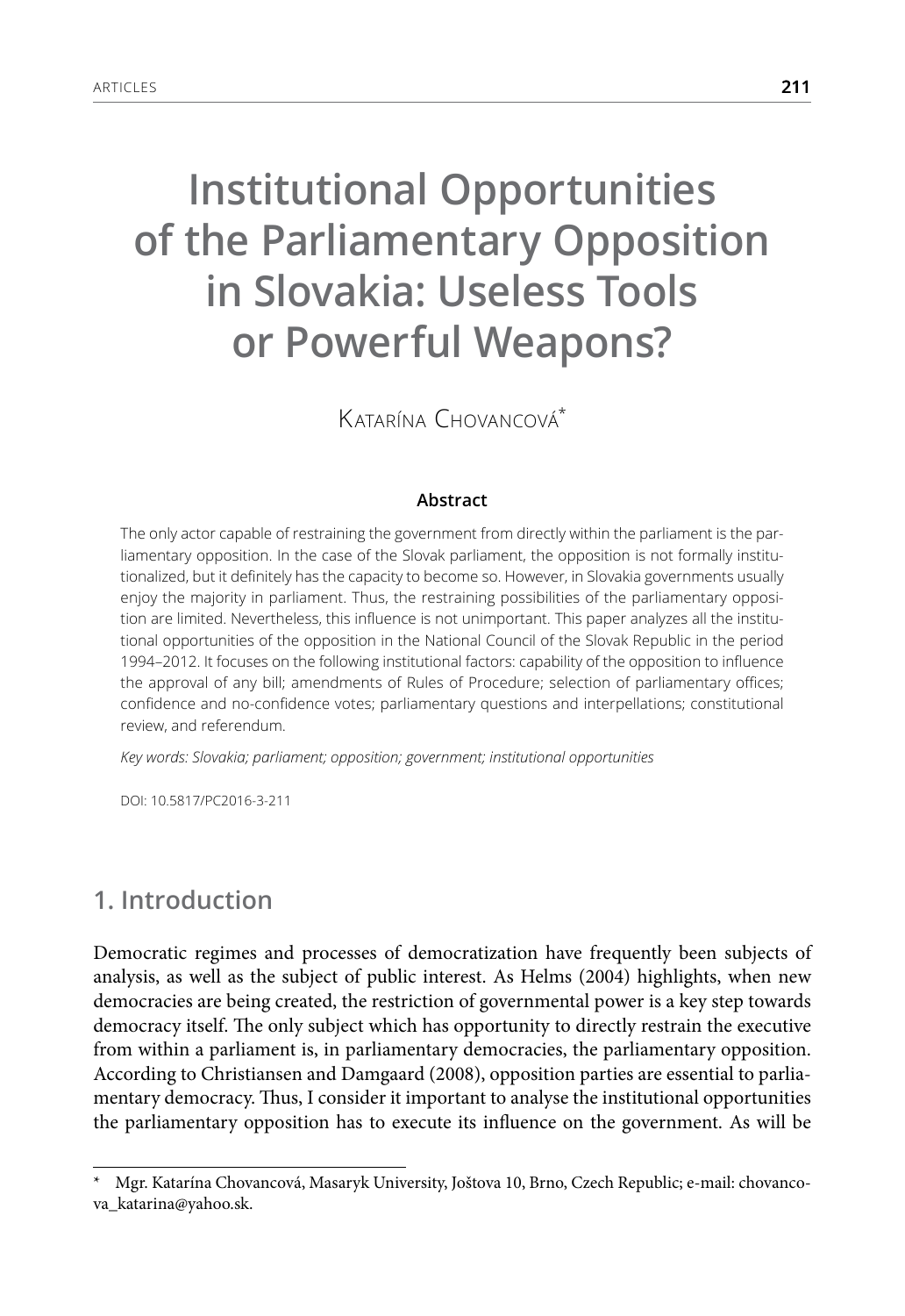discussed below, such an analysis has been done in several countries separately, as well as having been brought into a comparative perspective. However, there has not been such research done in case of the Slovak Republic. Thus, it is worthwhile to analyze all opportunities which may be used by the parliamentary opposition in the National Council of the Slovak Republic (later referred as 'the National Council'). The analysis covers the period from the beginning of its first electoral term to the end of its fifth electoral term, from December 1994 to April 2012.

This paper provides a complex overview of all relevant opportunities of the Slovak parliamentary opposition to control the action of the government and to influence the legislative process and its outputs. Based on an analysis of these opportunities over a longer period, the paper creates a complex picture of the evolution of the parliamentary opposition's rights in Slovakia. The structure of the article is as follows: First, it provides the reader with a theoretical background with a focus on democracies in Central and Eastern Europe. Second, it outlines a short overview of the institutional characteristics of the Slovak parliament. In the next section, the results of the analysis of the rights of the Slovak parliamentary opposition are introduced, and how these rights are actually executed is considered. Above all, significant importance is given to Parliamentary Rules of Procedure and their amendments since these rules and their changes institutionalise and strongly influence all the opportunities the opposition may use vis-à-vis the government. Thus, as can be seen later in the paper, the section dedicated to the Parliamentary Rules of Procedure is detailed and significantly longer than the others. In the last section, the presented findings are summarized.

#### **2. State of the Art**

As Helms (2008) states, political minorities, including religious or ethnic ones, are frequently the subject of research. Moreover, political scientists have also been drawn to the phenomenon of protest as a specific form of the political opposition or to non-governmental organizations. On the other hand, he notes that there are no complex comparative studies of parliamentary opposition. I cannot fully agree with this. Although parliamentary opposition has not been frequently analysed in political science, we can find several studies which focus on its characteristics, its rights, or on legislative-executive relations<sup>1</sup> in a wider context. When we look at recent studies of the opposition only, one of them is written by Helms (2004). He summarizes five ways of institutionalizing a political opposition, based on case studies of Great Britain, Germany, France, the USA, and Switzerland. Koß (2011) focuses on a similar topic and analyzes the parliaments of Great Britain and Germany in the period of 1870–1918, when the rights of parliamentary minorities were institutionalized. As he declares, decisions about the character of these rights and conflicts about their changes in the initial phases of this process significantly affected the future position of parliamentary minorities towards parliamentary majorities.

Other comparative studies of several countries include papers by Christiansen and Damgaard (2008) and Damgaard and Jensen (2013), both focusing on parliaments of Nordic countries in general and legislative-executive relations in these parliaments in particular.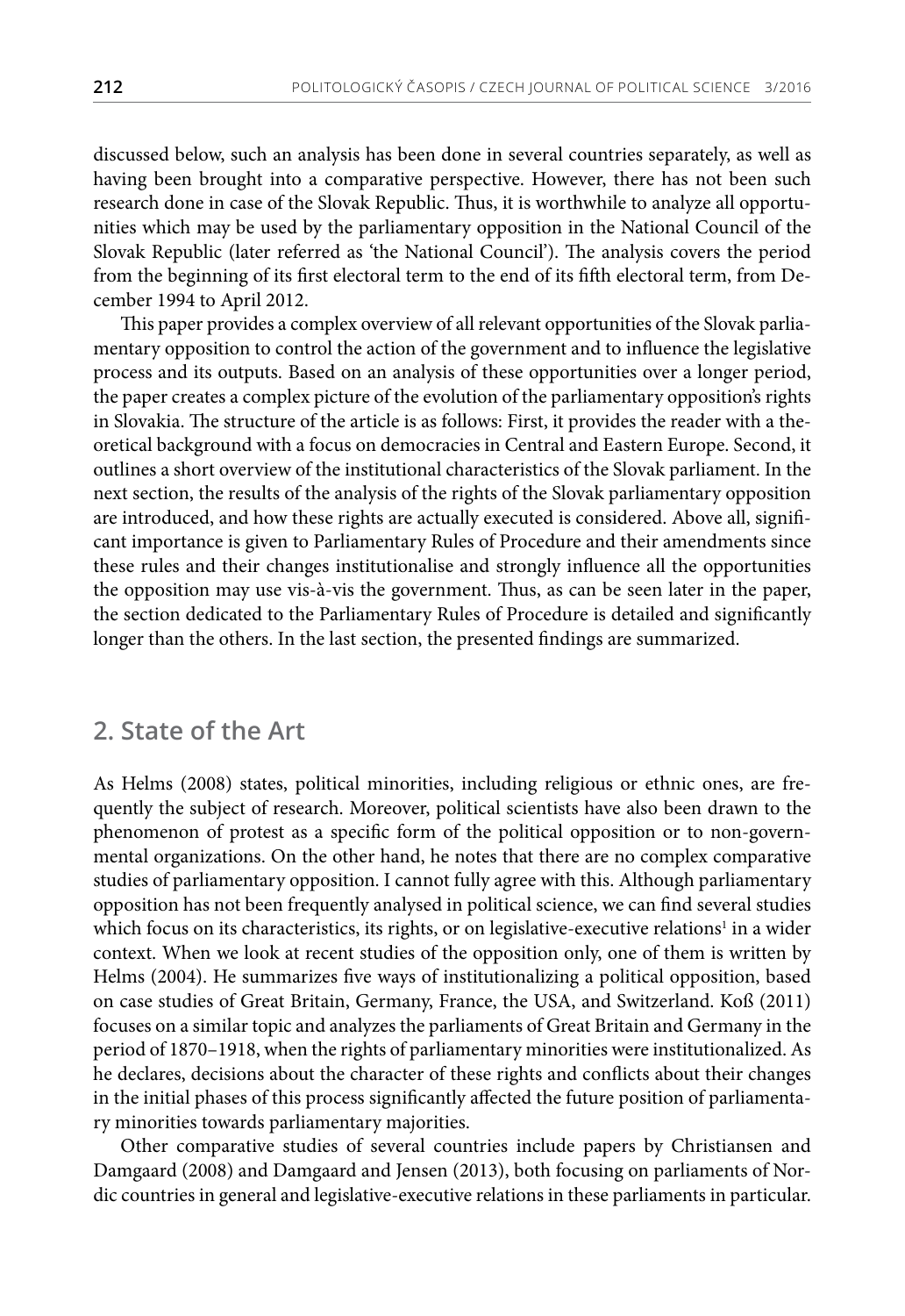Kopecký (2005) shares this subject of analysis but focuses on the region of Central and Eastern Europe. When analyzing parliaments in this region and the legislative-executive relations within them, he focuses on the influence of the communist past, but also describes the contemporary position of parliaments vis-à-vis governments. As he notes, rules regulating interactions within parliaments in CEE have been stabilized. The institutional capacity of parliaments has increased; however, this does not indicate that they have a strong position towards governments. In fact, the opposite is true – the executives in these countries have strengthened their position in recent years, primarily because of the influence of factors such as party system stabilization and European integration that provided executive branches with specific legislative competencies. Kubát (2010) offers a complex picture of a political opposition, significantly contributing to literature in this field. He first brings in a theoretical overview of the political opposition in democratic and undemocratic regimes and then focuses on the political opposition in CEE, describing not only its formal position, but also on its behaviour in practice.

When it comes to the parliamentary opposition in the Slovak Republic, specific analysis of this kind has been absent. One relevant analysis, however, is definitely that of Malová and Dolný (2010). They focus on the legislative-executive relations in general and discuss them in the case of the Slovak parliament as well. Czech and Slovak parliaments are analysed and compared by Kopecký (2001), who describes not only a party competition in these two legislatures but also parliamentary institutionalisation in former Czechoslovakia and in the subsequently separate countries, relations of parliaments with the electorate as well as legislative-executive relations. Slovak party politics has also been the object of the analysis of several authors. A complex overview of the party system formation process in Slovakia and its evolution was realized, for instance, by Leška (2013), who focuses on all relevant Slovak parliamentary parties and their character as well as on the character of the party system in each electoral period in the individual years between 1989 and 2012. A similar overview can be also found in Strmiska et al. (2005) who write about political parties in modern European countries; their word includes a complex picture of the Slovak party politics as well.

## **3. How Should We Operationalize the Parliamentary Opposition?**

As we have seen, the opposition has drawn the attention of number of political scientists. The question, however, is what 'the opposition' means. As Shapiro (1996: 51) claims, 'democracy is an ideology of opposition as much as it is one of government.' Dahl (1966: 18) conceptualizes the parliamentary opposition as follows:

Suppose that A determines the conduct of some aspect of the government of a particular political system during some interval. Suppose that during this interval B cannot determine the conduct of the government; and that B is opposed to the conduct of government by A. Then B is what we mean by 'an opposition'.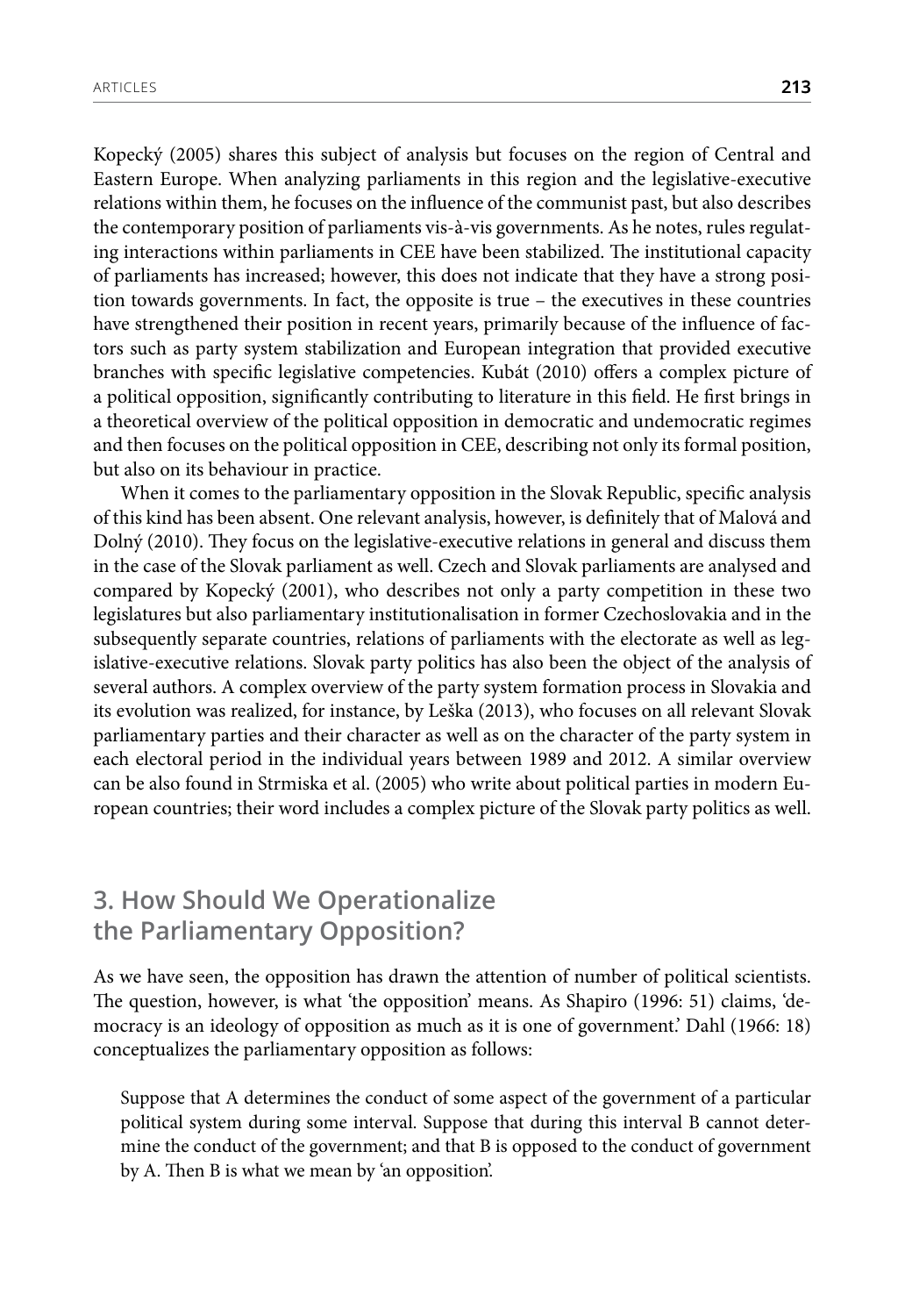Norton (2008) adds that it is primarily defining itself against a ruling government that is the main characteristic of the parliamentary opposition. Having said that, Dahl (1966) also concluded that there was not any unified definition of the parliamentary opposition. As he claimed, we should focus on different aspects of its role in the parliament, such as its concentration, competitiveness, its typical characteristics, aims, and strategies. When defining the main aspects of opposition political parties, Christiansen and Damgaard (2008: 46) focus on 'their composition in terms of strength, ideology and fragmentation, their institutional setting, their role in the legislative process and, finally, their importance compared to non-parliamentary oppositions.' All of these definitions bring our attention to aspects of the parliamentary opposition which distinguish it from the government, from other types of opposition and, to some extent, parliamentary oppositions from different countries or in different electoral terms. This paper puts forward the idea that most of the important aspects of the parliamentary opposition can be included in one broader category – their *institutional opportunities*. The institutional framework provides the parliamentary opposition with particular opportunities<sup>2</sup> which it may use to exert its influence in the parliament, or more precisely, vis-à-vis the government. Before defining the institutional framework itself, I should stress that the position of the opposition towards the government is its most important characteristic. The parliamentary opposition undoubtedly is a dependent entity, since its action is limited by the action of the government. Putting it into the context of the institutional framework that forms an arena for parliamentary opposition action, it should be stressed that this framework is created and can be changed by the parliamentary majority only. Furthermore, it is the government itself that usually enjoys the majority in parliament. Thus, this 'dependent circle' cannot be ignored when analyzing the parliamentary opposition. The question is then what forms this institutional framework and which opportunities of the parliamentary opposition are institutionalized this way.

Kopecký and Spirova (2008) identify three main determinants of the formal strength of the opposition in the parliament. These are: *i.* Political restraining of the government via confidence and no-confidence votes and via question time; *ii.* Influencing the content of proposed bills and enacted laws through participation in the legislative process; *iii.* Ex-post oversight of government policies by constitutional review motions or by initiating a referendum. Institutional factors determining the strength of the opposition in the parliament were also defined by Helms (2008). He recognized the following factors: *i.* The party system; ii. The electoral system; *iii.* The rules for financing political parties; *iv*. The structure of the institutional opportunities within the parliament; *v*. The structure of the institutional opportunities outside of the parliament. The opportunities which the opposition may use within the parliament are: questioning members of the government; confidence and no-confidence votes, including the opposition in the process of setting the agenda; the right of individual MPs or parliamentary party groups to propose bills; a structure of a system of parliamentary committees; the right of minorities in parliament to create investigation committees; and the type of a majority required for passing a constitutional amendment (Kopecký, Spirova 2008).

Zubek (2011) concentrates on different aspects – he identifies three main factors which determine the extent to which governing majorities can limit the procedural rights of the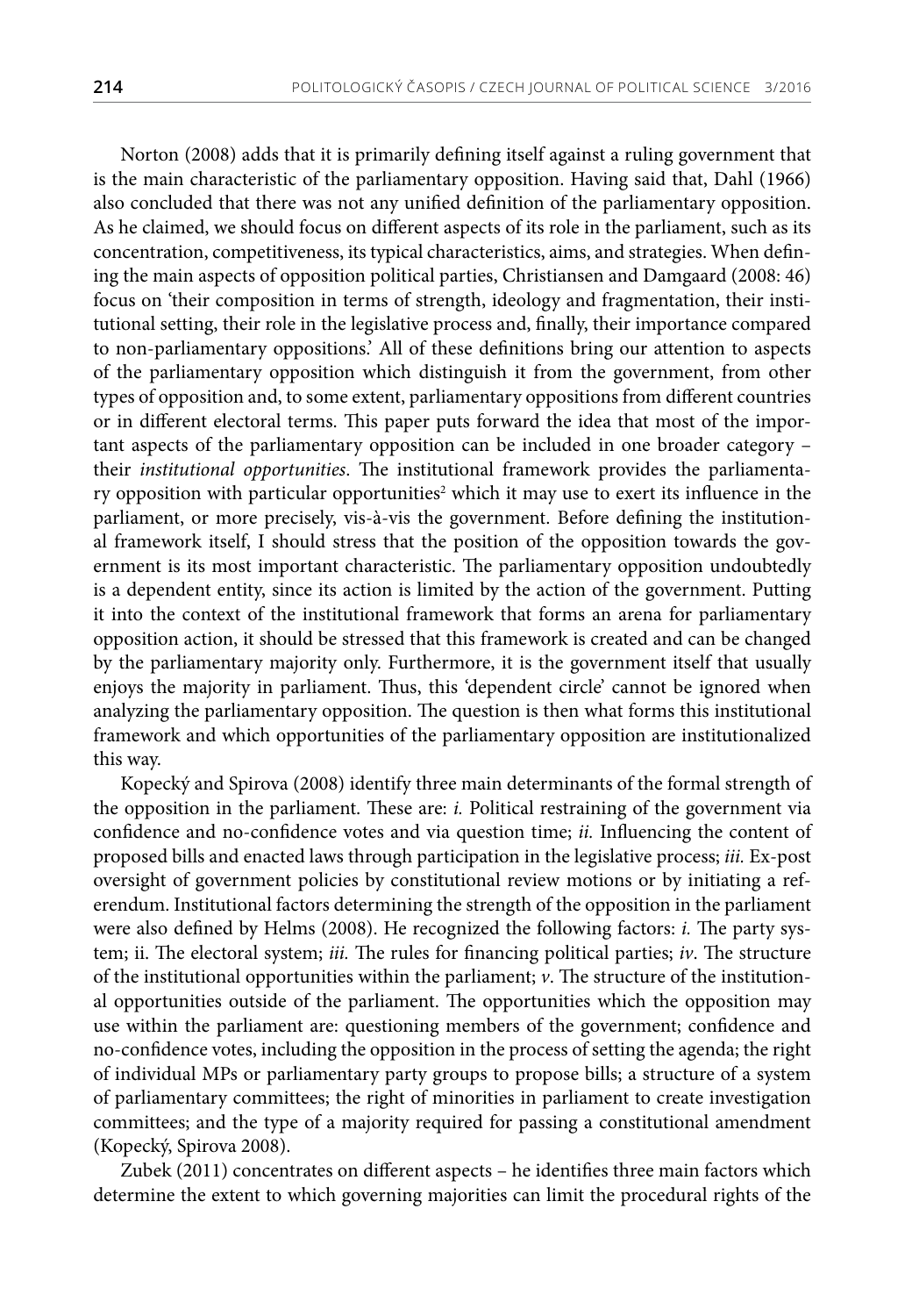parliamentary minorities. These are: *i.* The historical background that has influenced the institutional setting in the parliament; *ii.* Exogenous institutions: the constitution, the electoral system, and parliamentary Rules of Procedure; *iii.* Party competition. As he claims, the more concentrated a party system is, the stronger the majority party position is, for instance, in parliamentary committees or in a parliamentary presidency.

In fact, not all of the factors defined by these authors are fully applicable when analyzing the position of the opposition in the case of the National Council of the Slovak Republic. In the pre-research phase, I have defined all the relevant factors with at least minimal potential for influencing the distribution of powers between the government and the opposition in the Slovak parliament. The presence or absence of all of them can be verified; it is possible to quantify them, measure them, and observe their change over time. Since I do analyse institutional factors only, I do not concentrate on the historical background in which the overall parliamentary setting was created. This might bring us to the previous state formations of which Slovakia was a member; different parliaments existed then, and this is a longer story which is not fully relevant for the purposes of this paper. In the analysis, I concentrate on the following institutional factors affecting the position of the parliamentary opposition towards the government:

- The character of the party system
- Internal institutional opportunities:
	- General parliamentary minority opportunities to influence the passing of any bill, constitutional amendment, or an amendment to the Rules of Procedure
	- The right of legislative initiative of individual MPs
	- Confidence and no-confidence votes for (members of) the government
	- Parliamentary question time and interpellations of members of the government
	- Nominations for parliamentary offices
- External institutional opportunities for exerting its influence outside of the parliament:
	- Constitutional review motions
	- Referendum initiative

After defining these factors, all data<sup>3</sup> were collected and analysed quantitatively, which was supplemented by content analysis. More precisely, the quantitative analysis was applied to all bills proposed in the National Council during the period under review, to motions on the Rules of Procedure amendments, to initiatives for (no) confidence votes, to lists of members of parliamentary committees and parliamentary presidency, to interpellations, to parliamentary questions, and to constitutional review motions. The qualitative analysis was conducted on the content of proposed amendments of the Rules of Procedure, constitutional review motions, referendum initiatives and, in the sample of data chosen for research, on the cases of interpellations and parliamentary questions. In all these cases, the text of these materials was analysed and its topics were coded and thus divided into a number of separate categories. After the first stage of coding, categories were, according to their content, grouped together into wider categories, all of which are mentioned in sections of this paper dealing with these institutional factors.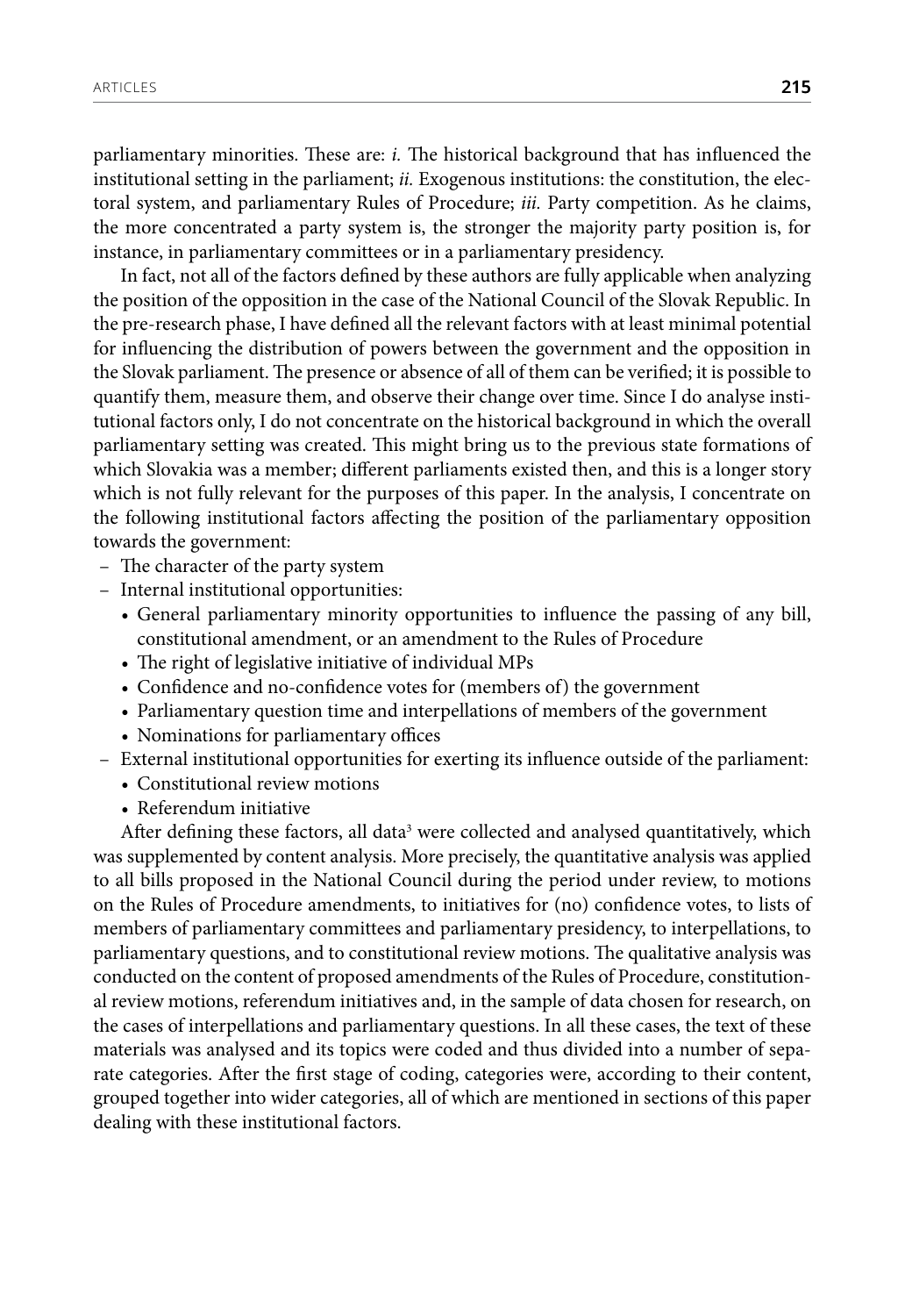## **4. Institutional Characteristics of the Slovak Parliament and the Party System**

The National Council of the Slovak Republic is unicameral, consisting of 150 MPs elected for four years. The right of legislative initiative belongs to parliamentary committees, individual MPs, and the government. Sessions of the National Council are chaired by its Speaker and Deputy Speakers. To take any action, there must be a quorum of at least one half of all MPs; to pass a bill or a resolution, a simple majority of those present is needed. In the case of a vote of (no) confidence, a vote on the dismissal of the Speaker or one of the Deputy Speakers of the National Council, or in other cases defined by the constitution, an absolute majority is needed. When passing a constitutional amendment, approving a parliamentary session not open to public or in other specific cases, a majority of three-fifths of all MPs is required. Voting in the National Council is by secret-ballot. There may be an open vote if it is allowed by the constitution, a law, or by a resolution of the National Council. All legislation, once passed in the National Council, is then considered by the president of the Slovak Republic. For passing the legislation which has been previously vetoed by the president, an absolute majority is needed.

The legislative process consists of three readings. During the first reading, a general discussion about a proposed bill takes place without proposing any amendments. In this phase, the National Council returns the bill to its author for further processing, stops its consideration, or sends it to the second reading. In this reading, it is possible to propose amendments which either change or supplement the bill. This is possible when more than fifteen MPs vote for such a proposal amendment. In the third reading, MPs primarily propose corrections to legislative mistakes. If they want to propose amendments supplementing or changing the bill itself, at least thirty MPs have to vote for such a proposal amendment. In the third reading, bills are enacted.

The position or rights of the Slovak parliamentary opposition are not explicitly defined either in the constitution or in the Rules of Procedure of the National Council. Thus, when focusing on the institutional opportunities of the opposition in the National Council of the Slovak Republic, we must consider those opportunities which are institutionally assigned to individual MPs or to the National Council as a whole. These are stated in the constitution and more specifically regulated by the parliamentary Rules of Procedure. These rules were created in the form of a Law on the Rules of Procedure of the National Council of the Slovak Republic, entering into force on 1 January 1997. Before that, the action of the National Council was regulated by the Rules of Procedure of the former Slovak National Council.4

When considering particular opportunities of the opposition, we should primarily focus on its right to restrain the government and its members. Firstly, there is an investiture vote that is necessary for giving the government its executive mandate after its formation in a new electoral term. For passing such a vote, an absolute majority of all MPs is required. If the government does not pass the investiture vote in six months after its designation, it may be dissolved by the president. In addition to this, the National Council can call a vote of no confidence for the whole government or its individual members. A motion initiating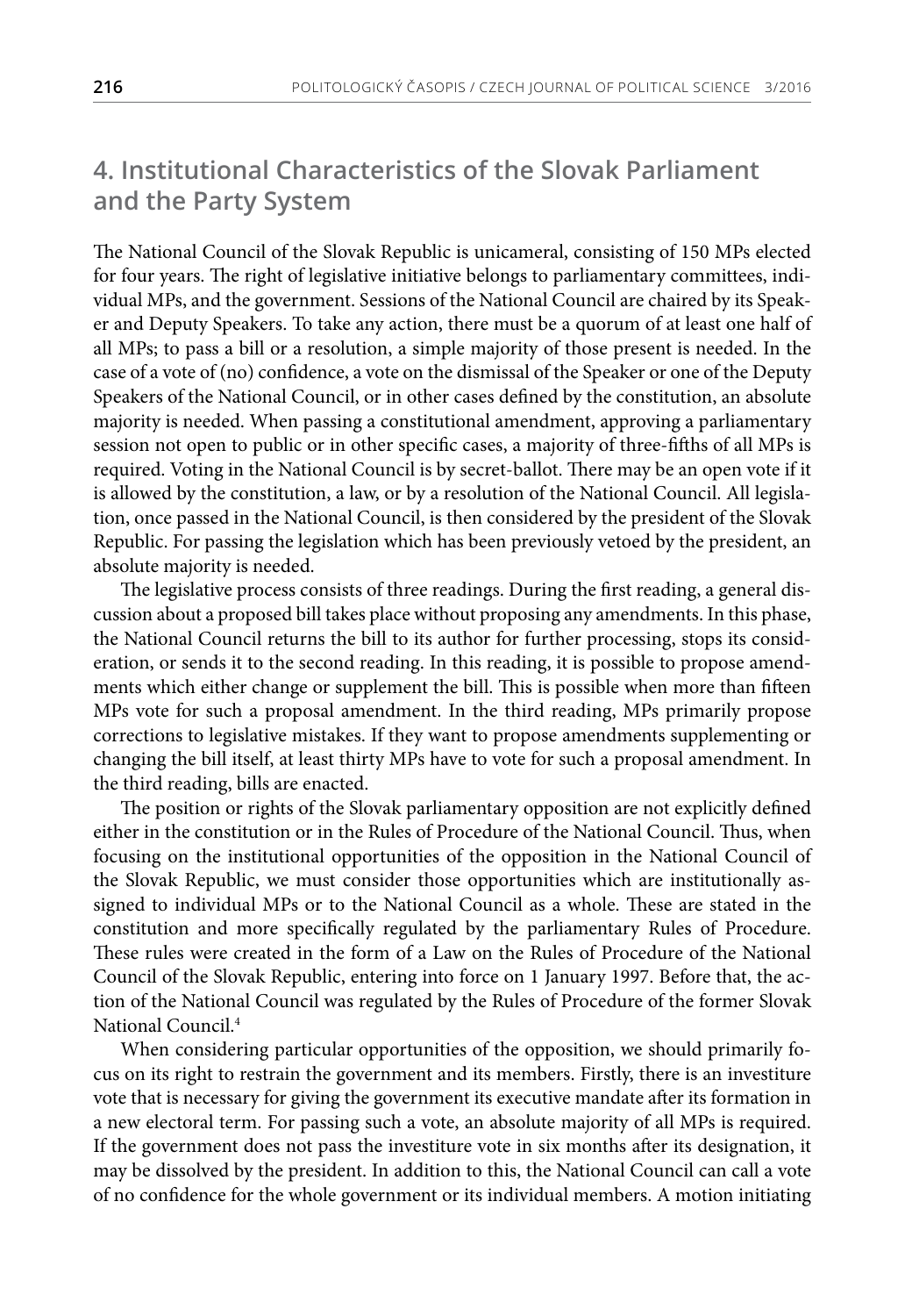this procedure has to be presented by at least one-fifth of MPs. Then, the National Council is obliged to consider such motion. When voting, to pass the no-confidence vote, an absolute majority of all MPs is required. Furthermore, the government can ask the National Council for a confidence vote any time or it can attach a confidence vote to a bill or any other motion. If the government does not pass such a vote or the National Council refuses to consider such a motion, the president may dissolve the government.

Another way that the opposition can inhibit the government is through the use of interpellations of members of the government and question time. Interpellations may be presented in either written or oral forms. In both cases, even if it is presented and answered orally on the floor in the National Council, the government member who is asked must respond to the interpellation within thirty days. After receiving an answer, it is considered at the next parliamentary session and the author of the interpellation is asked if (s)he considers the answer satisfying. Question time is regularly a part of parliamentary sessions. It lasts sixty minutes; the first fifteen minutes are reserved for the Prime Minister. All questions must be proposed by twelve o'clock the day before the question time takes place and the questions which will be asked during the question time are drawn by lot. The rest of the questions must be answered in written form within thirty days.

In addition to the opportunities mentioned above, the parliamentary opposition in Slovakia can also take advantage of two other opportunities to exert its influence on the government outside of the parliament. Specifically, according to the constitution, it can ask the Constitutional Court for a constitutional review of any legislation once it has been passed by the parliament. The number of sponsors for such an initiative is thirty MPs. Before 2001, any legislation under constitutional review was still in force. Based on a constitutional amendment passed in 2001, however, the Constitutional Court may pre-emptively suspend the legislation under review. Finally, another opportunity that may be used by the opposition MPs is proposing a resolution on a referendum.

Let us briefly look at the electoral and party systems of Slovakia. Slovak parliamentary elections use a proportional representation system with a five-percent hurdle with only one constituency. An individual political party has to obtain five percent of all votes cast in an election; a coalition of two or three parties must win seven percent of the vote; a coalition of four parties or more must win ten percent nationwide. The Hagenbach-Bischoff electoral formula is used, and the ballot is semi-closed (Chytilek, Šedo 2009). Although there is a ranked list of candidates given by the party, voters can change the rank by awarding between one and four equally weighted preference votes.

In the years 1994–2012, the party system of Slovakia was definitely characterized as a multiparty system. If we wanted to be more specific and to categorize this party system through the prism of Blondel (1990) or Sartori (2005), it would require a separate paper. However, although it had most of the characteristics of moderate pluralism, we cannot unambiguously categorize it this way. The number of parties in the parliament in its first five electoral terms oscillated between six and seven.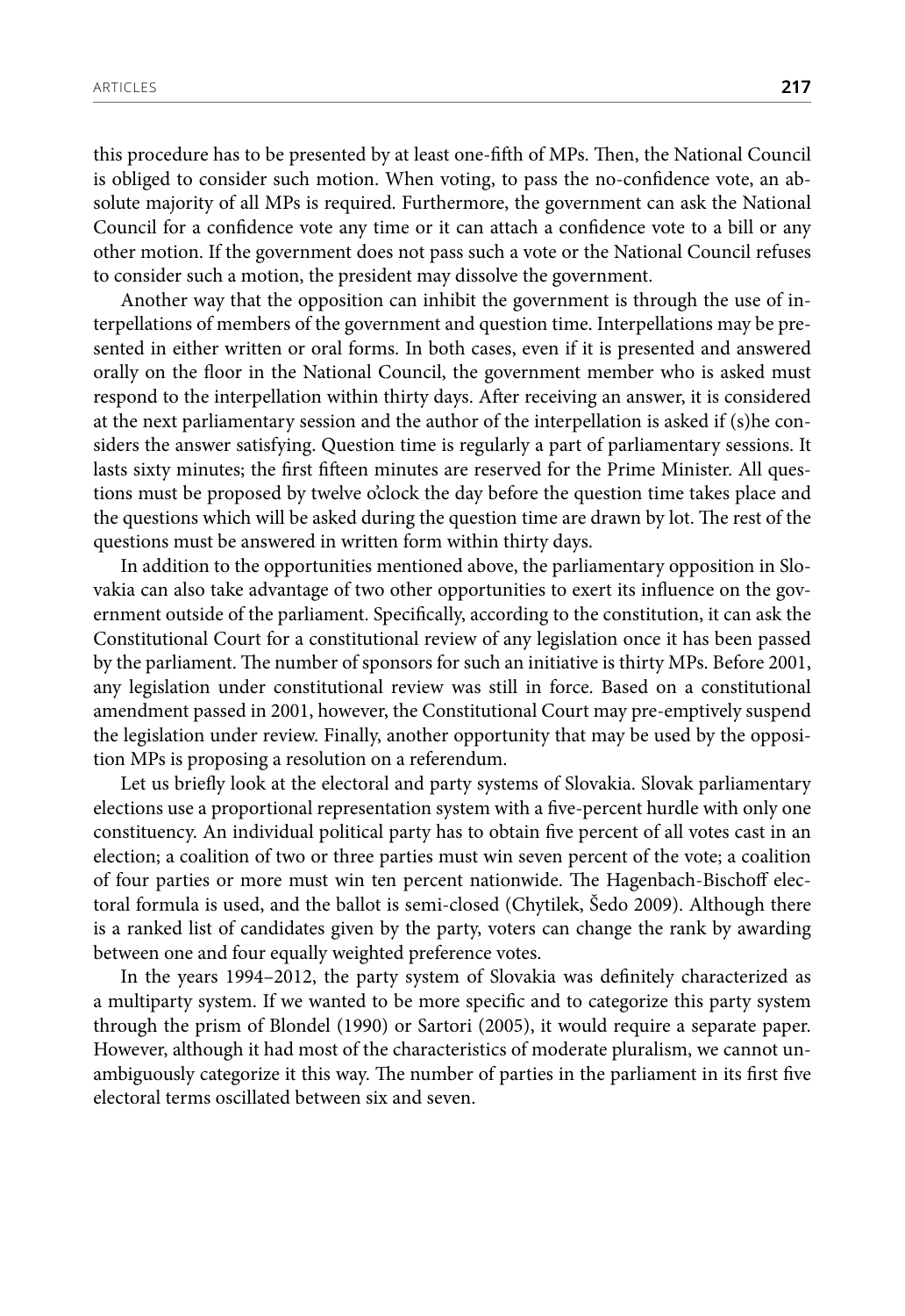## **5. Institutional Opportunities of the Parliamentary Opposition: How Did They Evolve?**

In this section, the institutional opportunities of the Slovak parliamentary opposition are reviewed, covering the period of 1994–2012. The section is further divided into sub-sections devoted to particular opportunities. Of course, when looking at the usage of these opportunities by the opposition, the wider context matters. More specifically, the opposition operates in the parliament, in close interaction with the government. Then, the character and overall behaviour of the government is not unimportant. As it will be seen later in the paper, based on our findings, it may be concluded that the opportunities that the opposition has at its disposal reflect the overall character of the government. This premise may be formulated based on the mutual relationship between the legislative and the executive in the setting in which a majority government exists almost exclusively. Therefore, if a government forms the parliamentary majority, it can, in many ways, affect the distribution of powers between it and the opposition by strengthening or reducing the opportunities of the opposition concerning any actions taking place in the parliament. Basic information about the governments in the period under review is shown in Table 2.

#### **6. Parliamentary Rules of Procedure**

The Rules of Procedure are the most important institutional rules regulating any actions taking place in the parliament and potentially influence the distribution of powers within it. As long as they have the form of law, any MP can propose an amendment and thus influence the distribution. Having said this, based on an analysis of all the amendments, it can be concluded that in most of the cases, it was not the opposition that proposed such amendments. In fact, it was primarily the government (more specifically, members of government parties). This can be seen not only in the case of amendments that passed, but also in those that were proposed, but not passed. When considering only those amendments which passed, most were passed consensually, having the support of both the government and the opposition. Nevertheless, there are three exceptions worth our attention. The first case was a consideration of the initial law on the Rules on Procedure itself. In fact, the passage of this bill in 1996, after the National Council of the Slovak Republic had already existed for more than three years, is not a coincidence. The first draft on the Rules of Procedure was proposed in 1995, while the Rules of Procedure of the former Slovak National Council were still in force. During the consideration of this bill, there were so many amendments proposed that all other considerations were postponed so that MPs could take all the amendments into account (Chovancová, Láštic 2012). Another consideration of the bill took place on 27 September 1996. The government as a whole, or members of its parties, proposed thirty-three amendments; thirty of them were passed. This proportion is significantly different in the case of the opposition. Its MPs proposed fifty-seven amendments; however, only eleven of them passed. When voting on the bill as a whole, 121 MPs were present, seventy-seven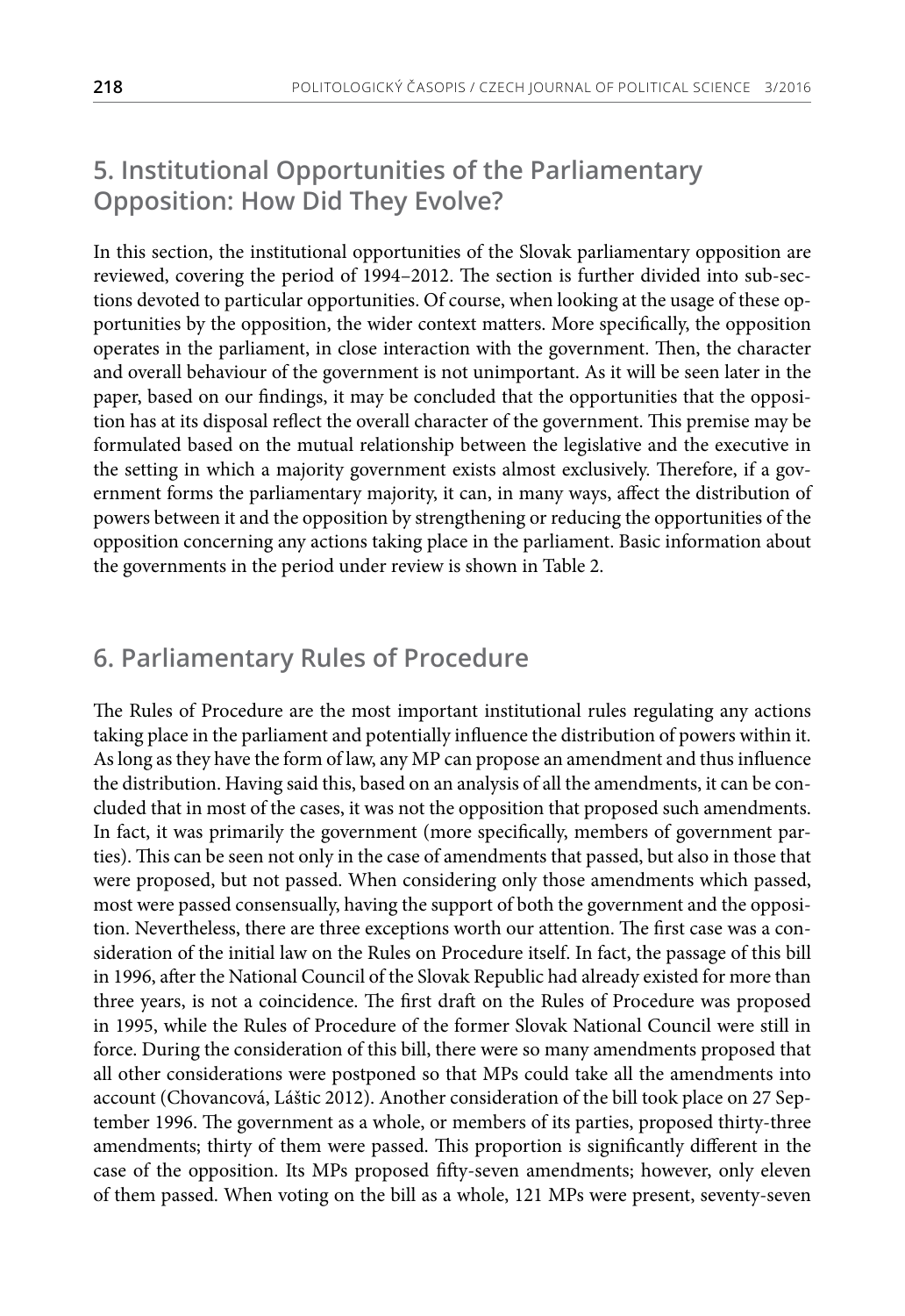voted for it, twenty-two voted against, twenty-one abstained, and one did not vote. With the exception of one MP, all members of governmental parties voted for the bill. On the other hand, only eight opposition MPs supported the final draft. This reflects significant disagreement of the opposition with its content; this was primarily caused by the fact that most of its amendment proposals were refused. However, the story of this important law did not end there. President Kováč brought it back to the parliament. Another vote took place on 24 October 1996. This time, eighty-one MPs voted for it, twenty-six voted against, and eighteen abstained. Among the MPs voting for the bill, seventy-one were members of government parties; ten were members of the opposition party KDH. As a result, the bill was enacted into law and entered into force on 1 January 1997 (Chovancová, Láštic 2012). Considering that at least a small part of the opposition supported this bill, the vote on it may be interpreted as semi-consensual.

| Table 1: Political Parties discussed in the paper |                                                          |  |  |  |
|---------------------------------------------------|----------------------------------------------------------|--|--|--|
| <b>Political Party</b>                            | Name (English translation)                               |  |  |  |
| <b>ANO</b>                                        | Alliance of the New Citizen                              |  |  |  |
| DÚ                                                | Democratic Union                                         |  |  |  |
| <b>HZDS</b>                                       | Movement for a Democratic Slovakia                       |  |  |  |
| <b>KDH</b>                                        | Christian-Democratic Movement                            |  |  |  |
| <b>KSS</b>                                        | Communist Party of Slovakia                              |  |  |  |
| МK                                                | Hungarian Coalition                                      |  |  |  |
| SaS                                               | Freedom and Solidarity                                   |  |  |  |
| <b>SDK</b>                                        | Slovak Democratic Union                                  |  |  |  |
| SDKÚ-DS                                           | Slovak Democratic and Christian Union - Democratic Party |  |  |  |
| SDĽ                                               | Party of the Democratic Left                             |  |  |  |
| Smer-SD                                           | Direction - Social Democracy                             |  |  |  |
| SMK-MKP                                           | Party of Hungarian Coalition                             |  |  |  |
| SNS                                               | Slovak National Party                                    |  |  |  |
| SOP                                               | Party of Civic Understanding                             |  |  |  |
| ZRS                                               | Union of Labor of Slovakia                               |  |  |  |
| Source: Author.                                   |                                                          |  |  |  |

Afterwards, in the first five electoral terms of the National Council, eighteen amendments of the Rules of Procedure were passed. As stated above, most of them were passed consensually. Based on a content analysis of these amendments, it may be concluded that the smooth passage of these amendment proposals through the legislative process was due to their uncontroversial content. In this context, Tsebelis (1990) distinguishes between two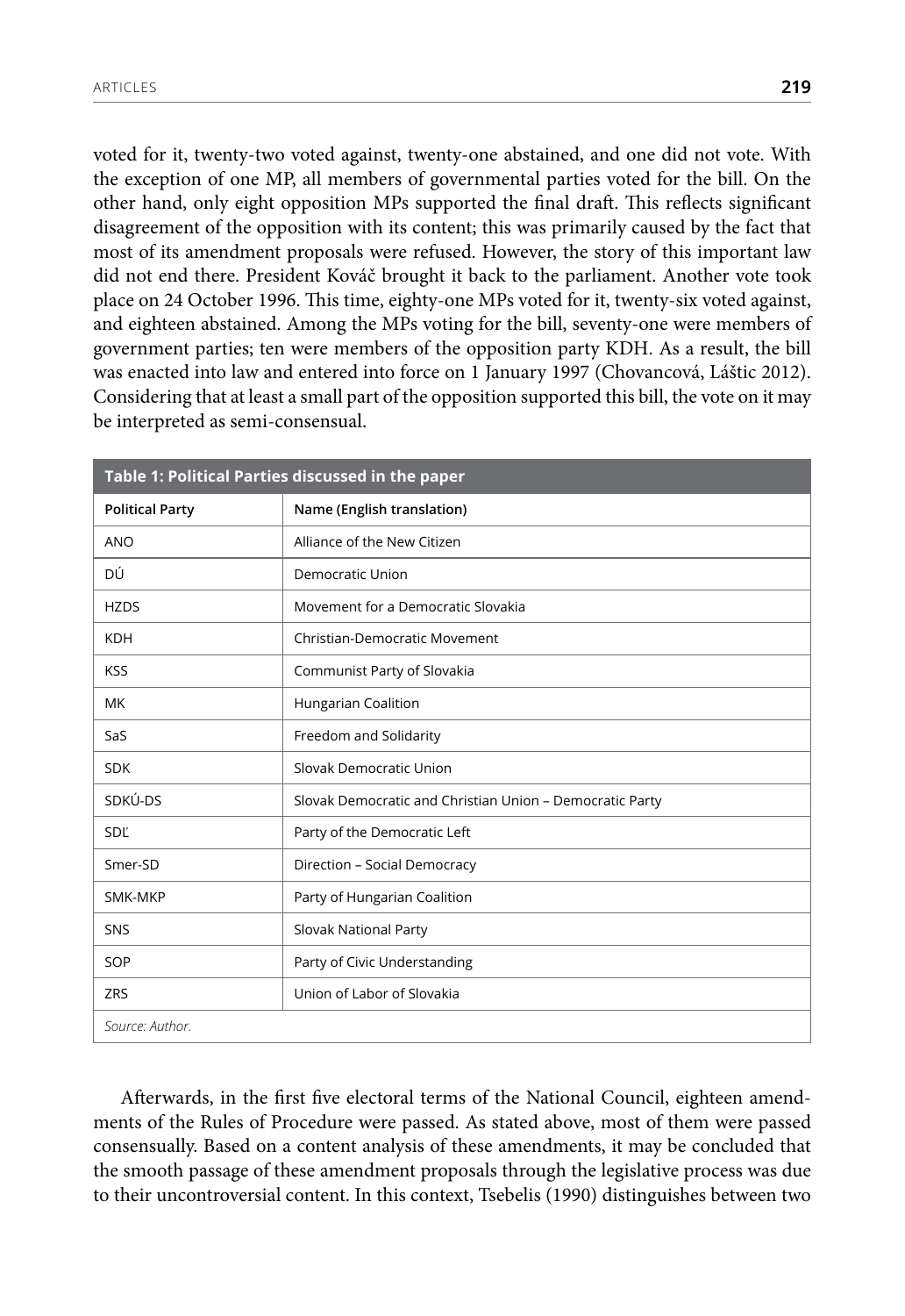categories of amendments of Rules of Procedure: those related to efficiency, and those related to redistribution; the former make action in the parliament more efficient and the latter redistribute power inside of it. Applying this division in the case of the Rules of Procedure of the National Council, findings indicate that sixteen of the amendments were of an efficiency-related or technical character, and only two were of a redistributive character. In other words, sixteen amendments influenced the content of the Rules of Procedure in a manner that made the particular activities of the parliament more effective or, in most cases, these changes were absolutely marginal and of a technical character, since they were primarily amendments of different legislation, only secondarily changing specific part(s) of the Rules of Procedure (Chovancová, Láštic 2012). When we look at the way these amendments were passed in the parliament, all of them were passed consensually, with the strong support of the government as well as of the opposition; some of them were passed semi-consensually, when at least some of the opposition parties supported the amendment together with the government's MPs (Chovancová, Láštic 2012).

However, this is not true when we look at the two amendments of the Rules of Procedure with a redistributive character, both of which passed without agreement between the government and the opposition. The first of them, Law 86/2000, passed during the first Dzurinda government, changed the Rules of Procedure to a significant extent. This amendment was proposed in August 1999 by MPs from the government parties SDĽ, SMK-MKP and SOP. It primarily focused on regulations of the legislative process. Specifically, it abbreviated the time for consideration of a bill. For instance, it stated that oral presentation of the procedural motion could take only one minute, and that the National Council could, based on the proposal of its Speaker, vote on the closure of the ongoing consideration of a bill. Moreover, when considering procedural motions, voting on them would be done in an express way. Another change provided by this amendment was that it would no longer be possible to respond to a point of order with another point of order. Another important change was that, based on a proposal by at least two parliamentary party groups (later referred as 'PPGs'), the National Council could pass a resolution on the length of consideration of a particular item on its session agenda. This amendment also brought changes to the order of speakers during the consideration of a bill, and changed rules on the creation and dissolution of any PPG. When voting on the proposed amendment on 16 February 2000, the government maintained party discipline – every single one of the MPs voted in favour. On the whole, eighty-four MPs voted; only two of them were against – both members of the opposition. Nevertheless, the entire PPG of HZDS skipped the vote, as well as eleven out of the thirteen members of SNS' PPG. In this way, it cannot be considered a consensus since the support of the opposition was very limited. Moreover, although it may be seen, to some extent, as an effective amendment, it is important to stress that this law restricted the opportunities of opposition MPs to express their opinions when considering bills, since the parliamentary majority could, for example, close the consideration of any bill or restrict the time for it. In sum, this amendment should be considered to have redistributive effects as well.

Another redistributive amendment of the Rules of Procedure was passed during a different electoral term and in completely different circumstances. To start from the beginning, in the fourth electoral term, the Radičová government was formed by three centre-right parties – SDKÚ-DS, SaS and KDH. One of the issues linked with this government was definite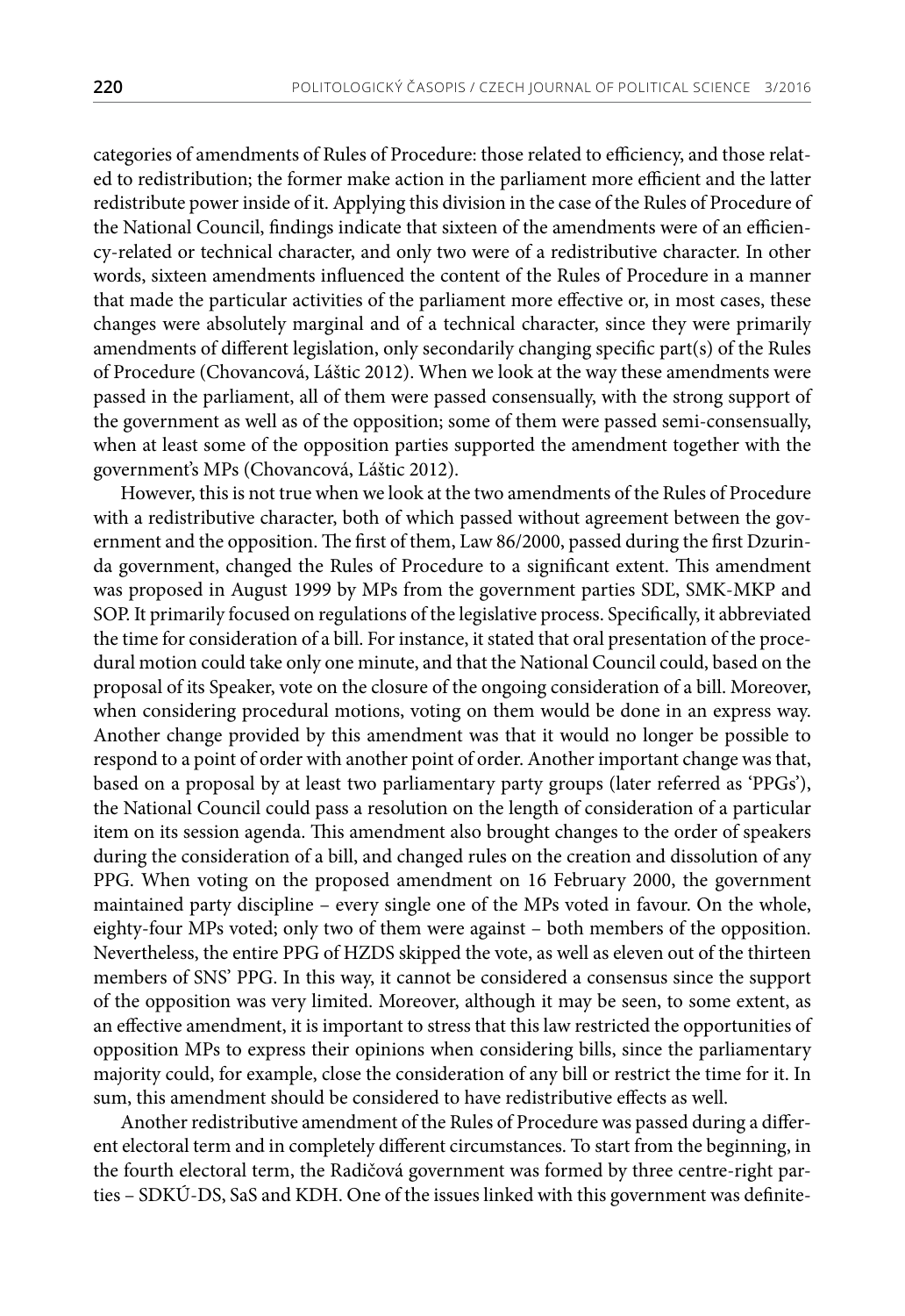ly the controversial vote on the Attorney General. The government started the discussion about its common candidate for this position in October 2010 (Chovancová, Láštic 2012). However, the first vote on the Attorney General was a clear example of the disunity of the government PPGs, since members of SDKÚ-DS voted for one candidate, Hrivnák, while the other PPGs voted for Mišíková. As a result of this, most of the votes were cast for the third candidate, ex-Attorney General Trnka, who was supported primarily by the opposition party Smer. Insofar as an absolute majority is needed in such a vote, the result of the vote was inconclusive. Afterwards, the same situation happened again in the second round. Before the third vote, the entire government agreed on a common candidate, Čentéš. Although the government PPGs together had seventy-seven votes, he received only seventy-four. The next round of voting also failed to resolve the situation, as Trnka received seventy-one votes, leaving seventy-nine votes that were not cast for any candidate (Kern, Petková 2011). Finally, as a recipe to overcome the government's inability to vote consistently, four MPs from the government PPGs proposed an amendment of the Rules of Procedure changing this vote from secret-ballot to an open one. This proposal, in addition to other changes, stated that any secret-ballot vote in the National Council can be changed to an open vote if a resolution regarding this vote is passed by a minimum of fifteen MPs. The vote on this amendment took place on 5 April 2010. All of the MPs were present; seventy-nine voted for and seventy-one voted against. All members of the government PPGs as well as two independent MPs voted in favour of it; all opposition MPs voted against. The amendment proposal was later vetoed by Slovak President Gašparovič, then passed once again and finally entered into force, after another inconclusive vote on the AG position took place. However, the amendment was also sent to the Constitutional Court for review by acting Attorney General Tichý. While considering it, the Constitutional Court suspended the execution of this law. As a result, yet another vote was taken, this time on 17 June, and still using a secret-ballot procedure. Trnka, however, withdrew his candidacy before the vote. Finally, with a single candidate being nominated, Čentéš was officially elected to the position of Attorney General (Kern, Petková 2011).

Three things can be concluded from this story. First, this process reflects one of the main characteristics of Radičová's government – its inability to act and vote cohesively, which later led to its collapse when a vote on the European Financial Stabilization Mechanism was attached by Prime Minister Radičová to a vote of confidence. At the time, SaS, one of the government parties, voted against the ESFM despite its leading to the government's fall. Second, this story is not only about the problems of Radičová's government. After the AG vote, President Gašparovič refused to appoint Čentéš. This remained unchanged until the end of Gašparovič's electoral term in June 2014. Because of this, the Constitutional Court received several constitutional review motions, all of them initiated by opposition MPs. This state remained the same after the election and appointment of the new president, Kiska. According to the Constitution and the decisions of the Constitutional Court, the president is obliged to consent to the candidate for the Attorney General elected by the National Council and appoint the National Council's nominee. In fact, it does not explicitly say that the president must do so under any conditions, but this is a subject for a different article. We should rather focus on the third fact that may be concluded from this complicated process – that it was the first time that the government amended the Rules of Procedure despite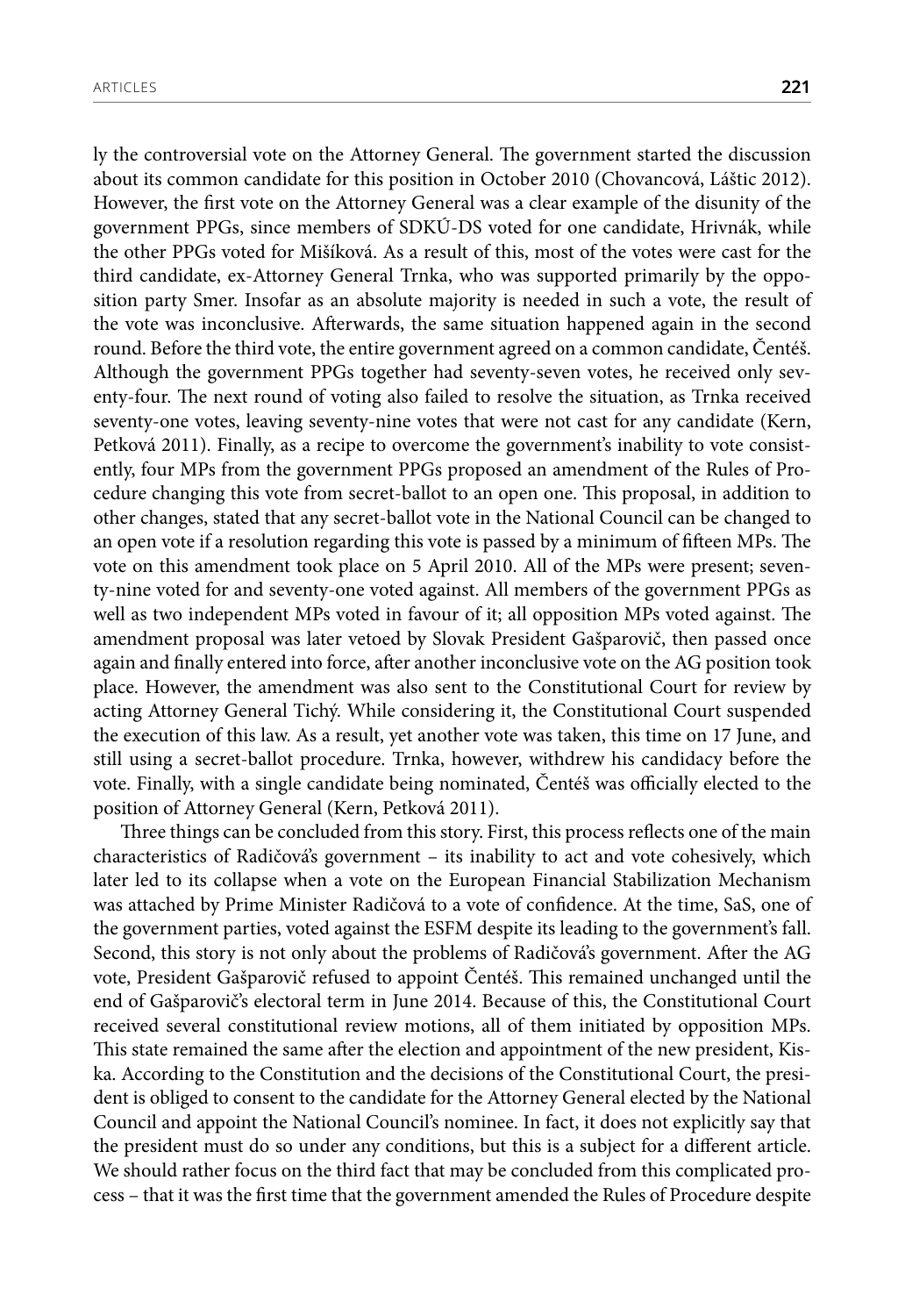| Table 2: Basic information about the government in Slovakia, 1994-2012        |                                |                           |                               |                              |                           |                                                                                                                                                                                                                                                                                                   |
|-------------------------------------------------------------------------------|--------------------------------|---------------------------|-------------------------------|------------------------------|---------------------------|---------------------------------------------------------------------------------------------------------------------------------------------------------------------------------------------------------------------------------------------------------------------------------------------------|
| Electoral<br>term                                                             | Government<br><b>Parties</b>   | <b>Number</b><br>of seats | Prime<br>Minister             | Opposition<br><b>Parties</b> | <b>Number</b><br>of seats | <b>Basic Information</b><br>about the<br>Government                                                                                                                                                                                                                                               |
| 12/1994-<br>10/1998                                                           | HZDS, SNS,<br><b>ZRS</b>       | 83                        | Vladimír<br>Mečiar<br>(HZDS)  | KDH, DÚ,<br>SDĽ, SMK         | 67                        | • Characterized by<br>several controversial<br>scandals: blocking<br>a referendum in<br>1997, illegal faking<br>of MP Gaulieder's<br>resignation etc.<br>• Slovakia in this<br>period was<br>considered an<br>illiberal democracy<br>(Szomolanyi 1999).                                           |
| 10/1998-<br>10/2002                                                           | SDK, SDĽ,<br>SMK, SOP          | 93                        | Mikuláš<br>Dzurinda<br>(SDK)  | HZDS, SNS                    | 57                        | • Centre-right<br>government that<br>introduced reforms<br>with the aim of<br>strengthening the<br>Slovak economy and<br>opening its market<br>to international<br>trade                                                                                                                          |
| 10/2002-<br>7/2006                                                            | SDKÚ, KDH,<br>SMK, ANO         | 78                        | Mikuláš<br>Dzurinda<br>(SDKÚ) | HZDS, SMER,<br><b>KSS</b>    | 72                        | • Together with the<br>first government of<br>Mikuláš Dzurinda,<br>the reforms and<br>policies of this<br>government led<br>to the eventual<br>entrance of Slovakia<br>into the European<br>Union and NATO                                                                                        |
| 7/2006-<br>7/2010                                                             | SMER, SNS,<br><b>HZDS</b>      | 85                        | Robert<br>Fico<br>(SMER)      | SDKÚ, KDH,<br><b>SMK</b>     | 65                        | • Broad coalition of<br>centre-left SMER,<br>the Nationalist party<br>SNS, and HZDS,<br>Movement for a<br>democratic Slovakia                                                                                                                                                                     |
| 8/2010-<br>4/2012                                                             | SDKÚ,<br>SaS, KDH,<br>Most-Híd | 79                        | Iveta<br>Radičová<br>(SDKÚ)   | SMER, SNS                    | 71                        | • Broad centre-right<br>coalition of SDKÚ,<br>the liberal SaS, the<br>Christian democrats<br>KDH, and Most-Híd,<br>which also accented<br>the rights of ethnic<br>minorities<br>• Failed to complete<br>its entire electoral<br>term due to its<br>collapse in 2012<br>after a confidence<br>vote |
| Source: Author, based on data from Statistical Office of the Slovak Republic. |                                |                           |                               |                              |                           |                                                                                                                                                                                                                                                                                                   |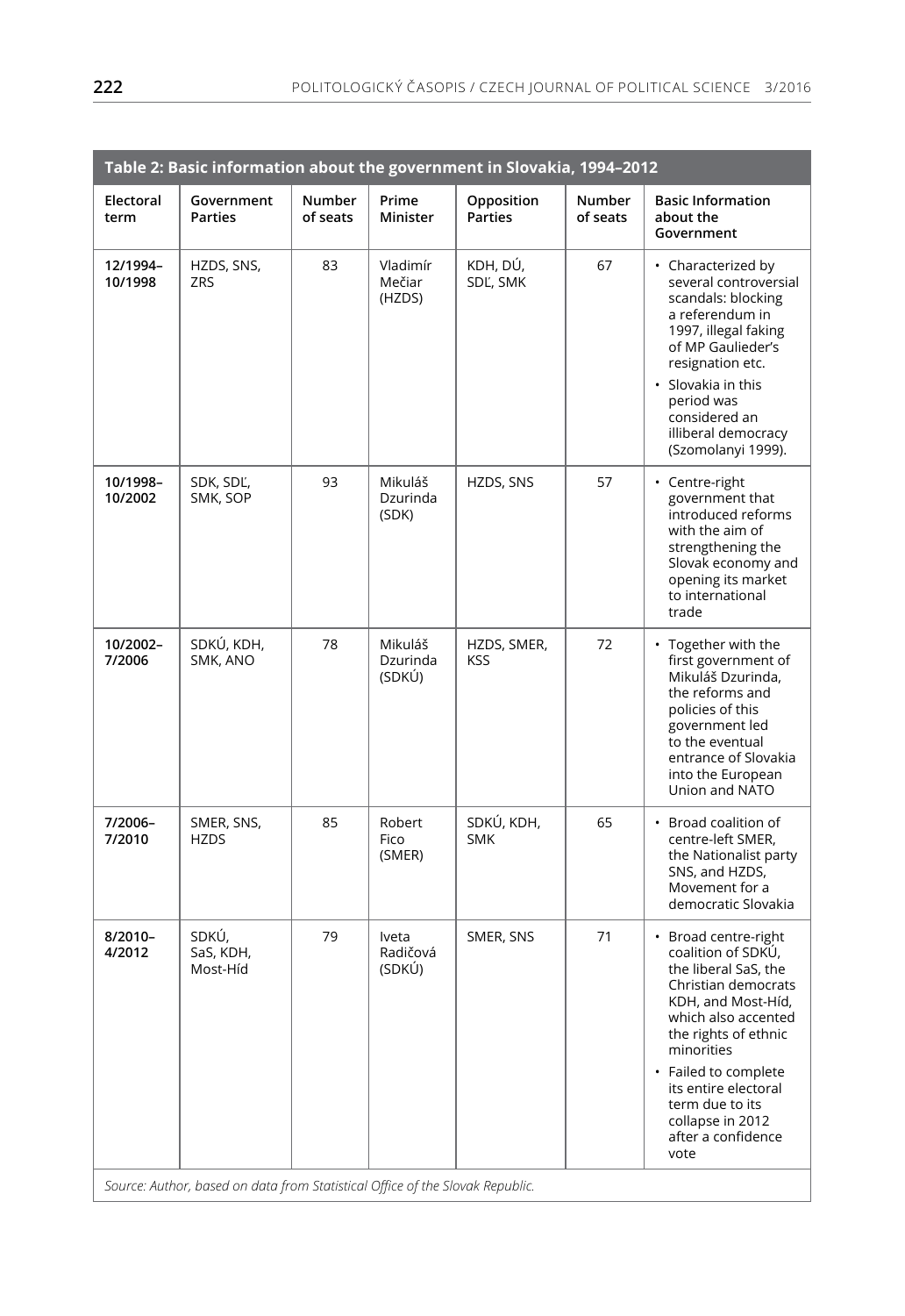the strong resistance of the entire opposition, and used it solely to strengthen its own position vis-à-vis the opposition in a particular situation.

To conclude, when considering who proposed the amendments of the Rules of Procedure, the fact is that in four out of five electoral terms, MPs of the opposition did not propose a single amendment of the Rules of Procedure. The fourth electoral term is an exception which is worth our attention. During the Radičová government, oppositional MPs proposed nine amendments, despite the rational assumption that such proposals would not be supported by the majority in the parliament. These proposals clearly demonstrate the disagreement of the opposition with particular institutional rules determining parliamentary activity. Specifically, the opposition repeatedly proposed amendments which would prevent obstructions by members of the government when answering parliamentary questions. This leads us to the next sections of this paper. On the other hand, the rational assumption that the government will change the Rules of Procedure, using it as a 'weapon' against the opposition to strengthen its own position and to change the rules of the game if needed, is not verified, as there were only two amendments passed in almost two decades of existence of the Slovak parliament which may be described in this way. Thus, it may be concluded that there is no conflicting relationship between the government and the opposition in the context of the parliamentary rules of the game. But will this optimistic statement be true in case of particular opportunities of the parliamentary opposition and their usage? Let us answer this question in the next sections.

#### **7. The (No) Confidence Vote**

As mentioned above, the collapse of the Radičová government in the fifth electoral term was de facto caused by internal conflict. In the end, the Prime Minister decided to tie a vote on the European Financial Stabilization Mechanism to a confidence vote of her government, which led to its fall. In fact, this was not the only case of a confidence vote initiated by the government itself. Another vote was initiated by the Fico government during the fourth electoral term when it was merged with a vote on the state budget. This one, however, passed smoothly. All of other such votes were initiated by the opposition through the opposite process – the no-confidence vote. While a confidence motion is passed when a majority of present MPs vote in favour, a no-confidence motion requires the majority of all MPs, not just those present; this results in the unlikelihood of the latter being passed in the parliament. As can be seen in Table 3, it does not mean such votes are not required by the opposition. However, the number of such no-confidence vote initiatives varied. The opposition was most active in the second electoral term, during Dzurinda's government, when it initiated sixteen no-confidence votes. None of them passed and, in fact, the same is true for all other no-confidence votes in the remaining electoral terms. As long as governments have a majority in the parliament, we cannot consider this surprising. However, this vote is considered an important tool of the opposition if not for strengthening accountability and potentially changing the government, then at least for pointing out important issues, potentially controversial actions of the government or its individual ministers, or reflecting its policy and overall performance.<sup>5</sup>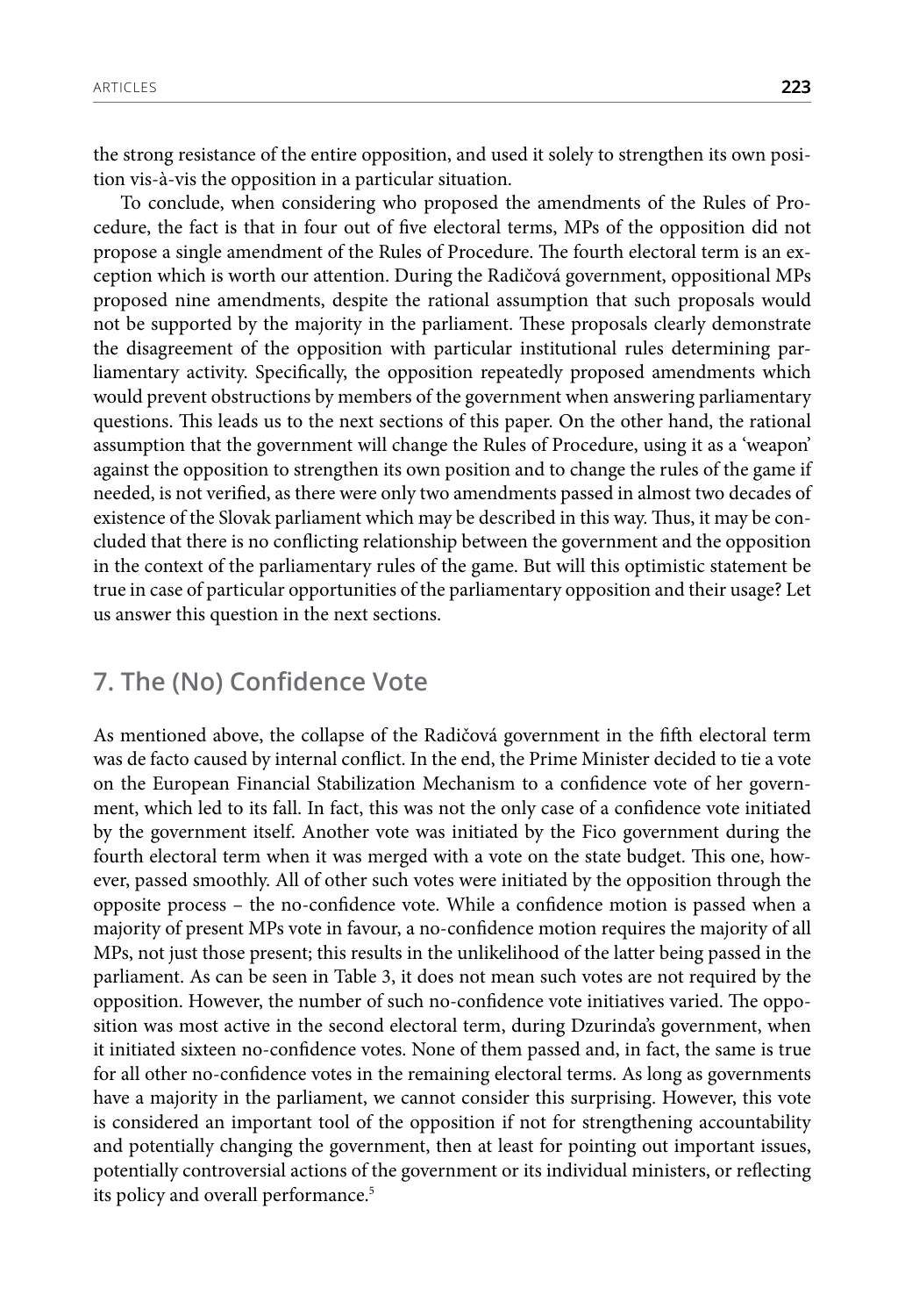In conclusion, in the case of Slovakia, it can be said that the no-confidence vote has been initiated by the opposition multiple times, thus it intensively oversees and reflects the action of the government. Nevertheless, paradoxically, it was the government itself that initiated such a vote, in this case a confidence vote, which led to a fall of the government.

| Table 3: Number of confidence and no-confidence votes initiated by the government<br>and opposition MPs |        |        |        |        |        |  |
|---------------------------------------------------------------------------------------------------------|--------|--------|--------|--------|--------|--|
|                                                                                                         | 1st ET | 2nd ET | 3rd ET | 4th ET | 5th ET |  |
| Number of confidence<br>votes initiated by the<br>government                                            |        | 0      | 0      |        |        |  |
| Number of no-confidence<br>votes initiated by the<br>opposition MPs                                     |        | 16     | 9      | 10     |        |  |
| Source: Website of the National Council of the Slovak Republic.                                         |        |        |        |        |        |  |

## **8. Parliamentary Questions and Interpellations – an Instrument Only For the Opposition?**

As Figure 1 and Figure 2 show, there has been an increasing trend in the usage of parliamentary questions and interpellations by the government in comparison with the opposition. As these figures show, while in the third electoral term, for example, opposition MPs were ten times more active than the government MPs in interpellations of the government members and two-and-a-half times more active in asking parliamentary questions, this proportion significantly declined in the fourth electoral term, when MPs from the opposition proposed four-and-a-half times more interpellations than government MPs and asked just 1.2 times more parliamentary questions than government MPs. This trend was even more dramatic in the fifth electoral term. The number of parliamentary questions asked by the opposition and the government MPs during this period was almost the same. Moreover, in proposing interpellations, governmental MPs were more active than oppositional ones. This might evoke an increased interest of the MPs belonging to the government in the particular topics and activities of their colleagues. However, the truth lies elsewhere. First, MPs of the governmental PPGs undoubtedly have other internal ways of communicating with their colleagues from the government about their activities. Moreover, the character of these questions matter in this case. If we consider all parliamentary questions asked during the fourth electoral term, when the trend of increasing activity of the government started, it will reveal a strategy by the government well worth our attention. In the whole term, there were 4,056 questions asked: the opposition was more active when asking them since its MPs asked 2,160 questions, while their colleagues from the governmental PPGs asked 1,840 questions, and forty-six questions were asked by independent or unaffiliated MPs. Despite the fact that the opposition MPs were more active than the governmental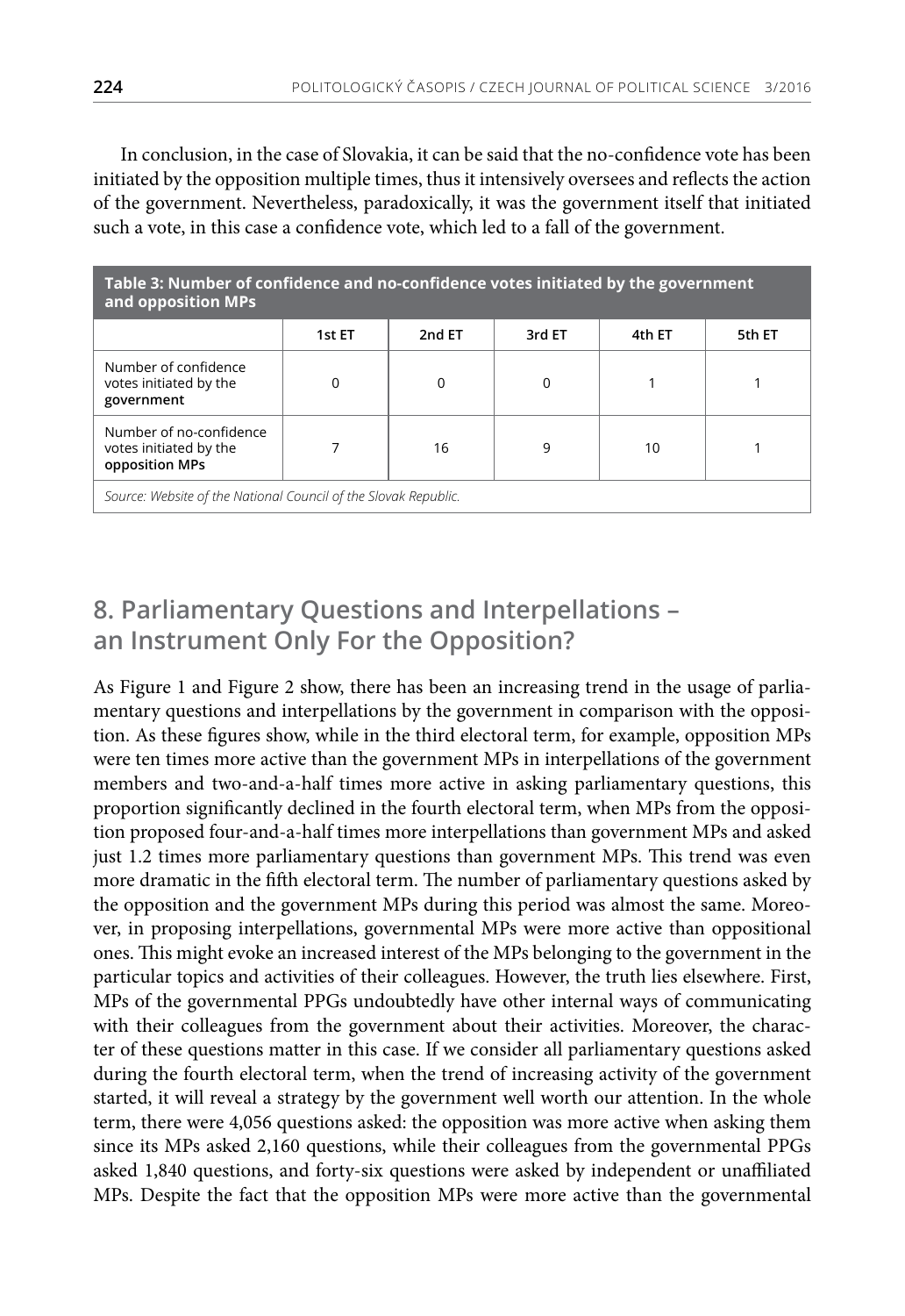MPs, the most active PPG overall in asking parliamentary questions was Smer-SD – one of the government parties – with 1,724 questions asked. That is almost twice as many as were asked by MPs from the PPG of SDKÚ-DS, the second most active PPG. By looking at their quantity as well as their content, it is obvious that Smer-SD had made an attempt to limit the opportunities of the opposition to have their questions answered. As SME, a major Slovak newspaper, revealed (Glovičko 2012), MPs from Smer-SD were attempting to reduce the chance that a question by oppositional MPs would be chosen from the random drawing. They did so by writing numbers of questions of almost the same content, usually being asked by more than ten members of their PPG at the same time. In effect, questions asked by the opposition MPs were rarely called to be answered, and the opposition eventually stopped attending the question time, calling it a mockery. In fact, this was not the only way Smer-SD obstructed question time. Prime Minister Fico, according to the opposition, used the question time inefficiently and dragged out his answers. During the fifteen minutes reserved for his answers, he often answered only one question. In light of this, two opposition MPs Žitňanská and Miššík proposed amending the Rules of Procedure restricting the time for answering one question to three minutes and answering a follow-up question for two minutes. Unsurprisingly, this proposal was not passed, and the number of questions answered by members of the government continued to be determined by those answering the questions. Indeed, in the fourth electoral term, from all parliamentary questions asked, only 10.5 percent were answered while, for instance, in the third electoral term, during the second government of Dzurinda, thirty percent of them were answered (Glovičko 2012).

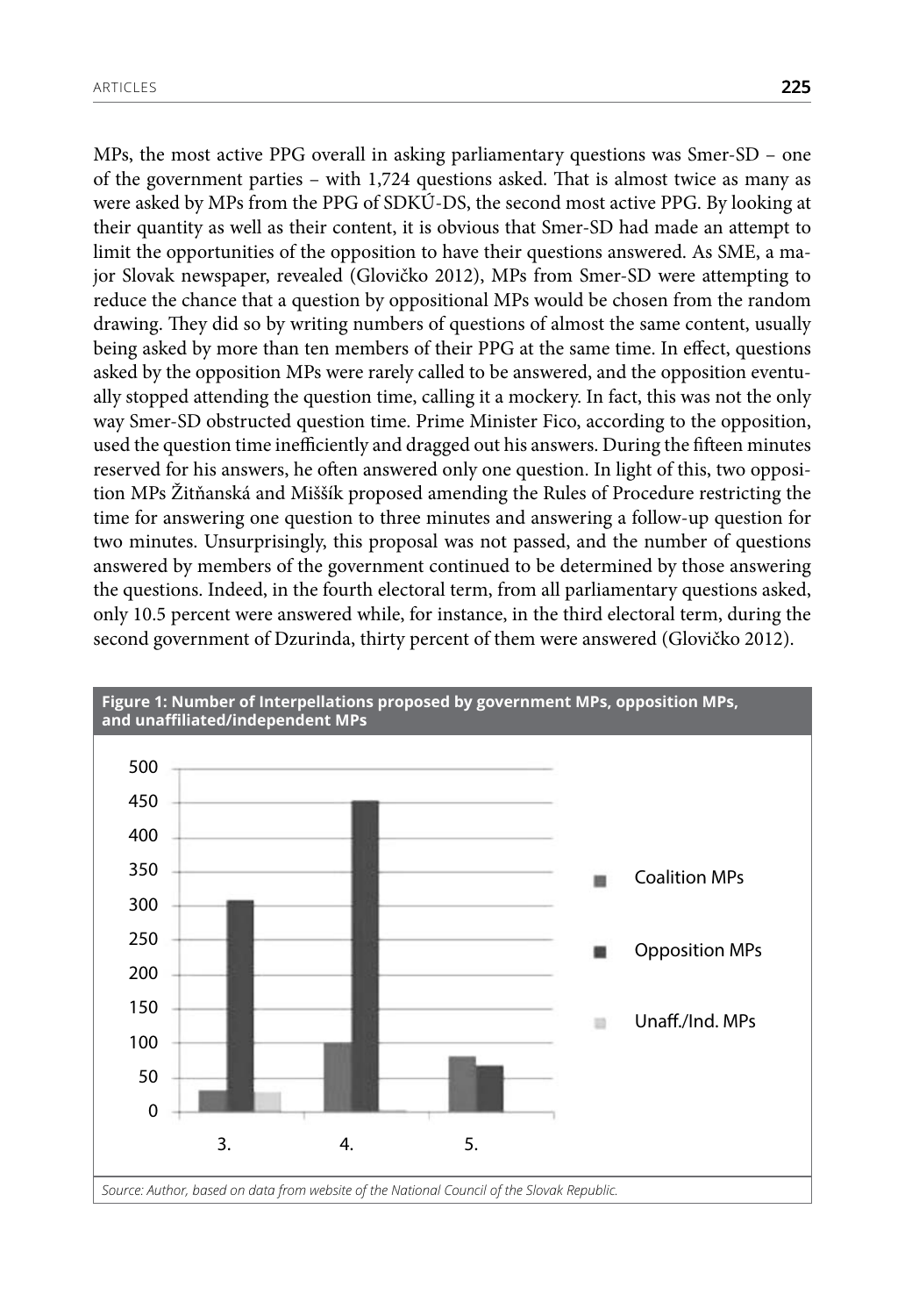

Even in the sixth electoral term, we can predict that the opposition will not be more active in this way of restraining the government since Smer-SD, the party in the government, has remained very active and has continued to ask a high number of parliamentary questions, again with almost the same content. If this trend continues, it may be concluded that parliamentary questions and interpellations are no longer primarily an instrument of the opposition for reining in the government. However, it should be highlighted that this is not due to the passivity of the opposition but to an increase in the activity of particular governmental PPGs.

## **9. Parliamentary Offices – Is the Opposition Represented Adequately?**

The previous section did not show positive conclusions about the restraining of the government by the opposition. Trends in selection for parliamentary offices are more positive in this sense – at least at first sight.

First, let us briefly look at the positions of Speaker and Deputy Speakers of the Slovak parliament. In the first electoral term, the Mečiar government filled the office of the Speaker and the Deputy Speakers with only its own MPs. While at its constituent meeting the parliament created four Deputy Speaker offices, the government filled three of them with its own MPs and the fourth one remained vacant throughout electoral term. This reflected an obvious attempt on the part of the government to exclude the opposition from all im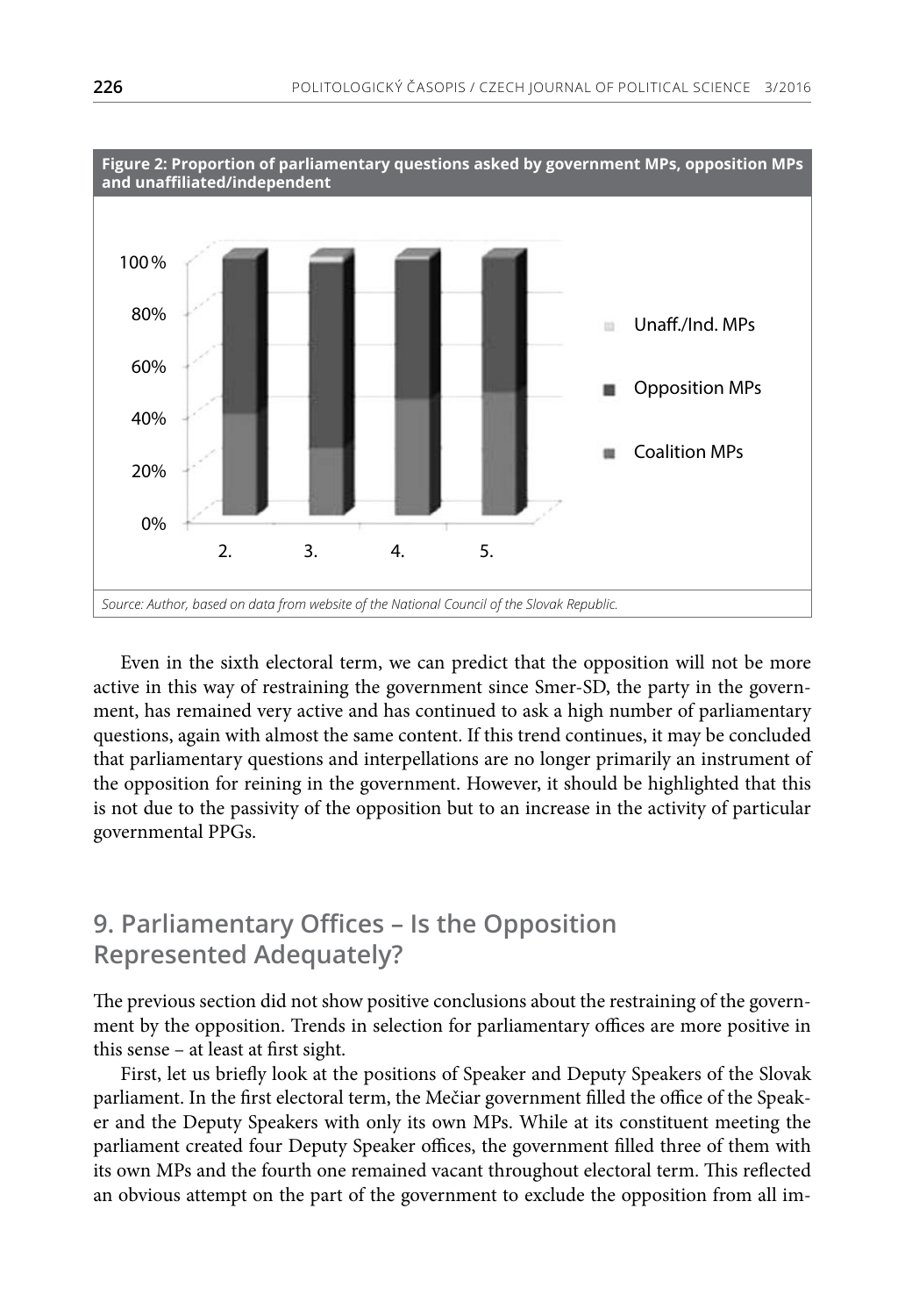portant parliamentary offices. This is even more visible when we look at chairmanship in parliamentary committees.

As can be seen in Figure 6, in the first electoral term, none of chairmanship posts in the parliamentary committees belonged to the opposition. In the second term, the government had eight times more committee chairs than the opposition. In the next three electoral terms, the government had just a slightly higher number of chairmanship posts and in the fifth term, this proportion was almost one to one. This evolution undoubtedly strengthens the position of the parliamentary opposition when considering legislation in the parliamentary committees, especially when we take into account that the government is not formally obliged to provide the opposition with these offices. On the other hand, it should be added that, unlike the chairmanship offices, the data about all members of the parliamentary committees are not available for all electoral terms covered by the analysis. Thus, we do not have information about the proportion of their members belonging to the government and the opposition separately. In fact, the government usually has the majority in most of the parliamentary committees that provides it with the control of the output of their activities. Considering, for instance, the constitutional committee which is basically the most influential in the legislative process, the government has always had a majority of members. In addition, the institution of dual membership in parliamentary committees potentially allows the government to have the majority in all parliamentary committees even without having such a number of MPs. Thus, in fact, the opposition does not have an opportunity to influence the output of the legislative process through the action of the parliamentary committees which consider all proposed legislation and can make significant changes to it before it is passed by the parliament as a whole, since the opposition is in the minority in the committees as well.

| Table 4: Distribution of chairmanship offices in parliamentary committees                  |                 |            |  |  |  |
|--------------------------------------------------------------------------------------------|-----------------|------------|--|--|--|
|                                                                                            | Government      | Opposition |  |  |  |
| 1st electoral term                                                                         | 14              | 0          |  |  |  |
| 2nd electoral term                                                                         | 16              | っ          |  |  |  |
| 3rd electoral term                                                                         | 11              | 8          |  |  |  |
| 4th electoral term<br>12                                                                   |                 |            |  |  |  |
| 5th electoral term                                                                         | 10 <sup>1</sup> | 9          |  |  |  |
| Source: Author, based on data from website of the National Council of the Slovak Republic. |                 |            |  |  |  |

## **10. The Opposition in the Legislative Process**

The most important institutional opportunity of the parliamentary opposition for how to affect the output of the legislation passed in the National Council is definitely the right to legislative initiative, which belongs to every individual MP. In the analysis of bills proposed in the Slovak parliament, I differentiate between bills proposed by MPs belonging to the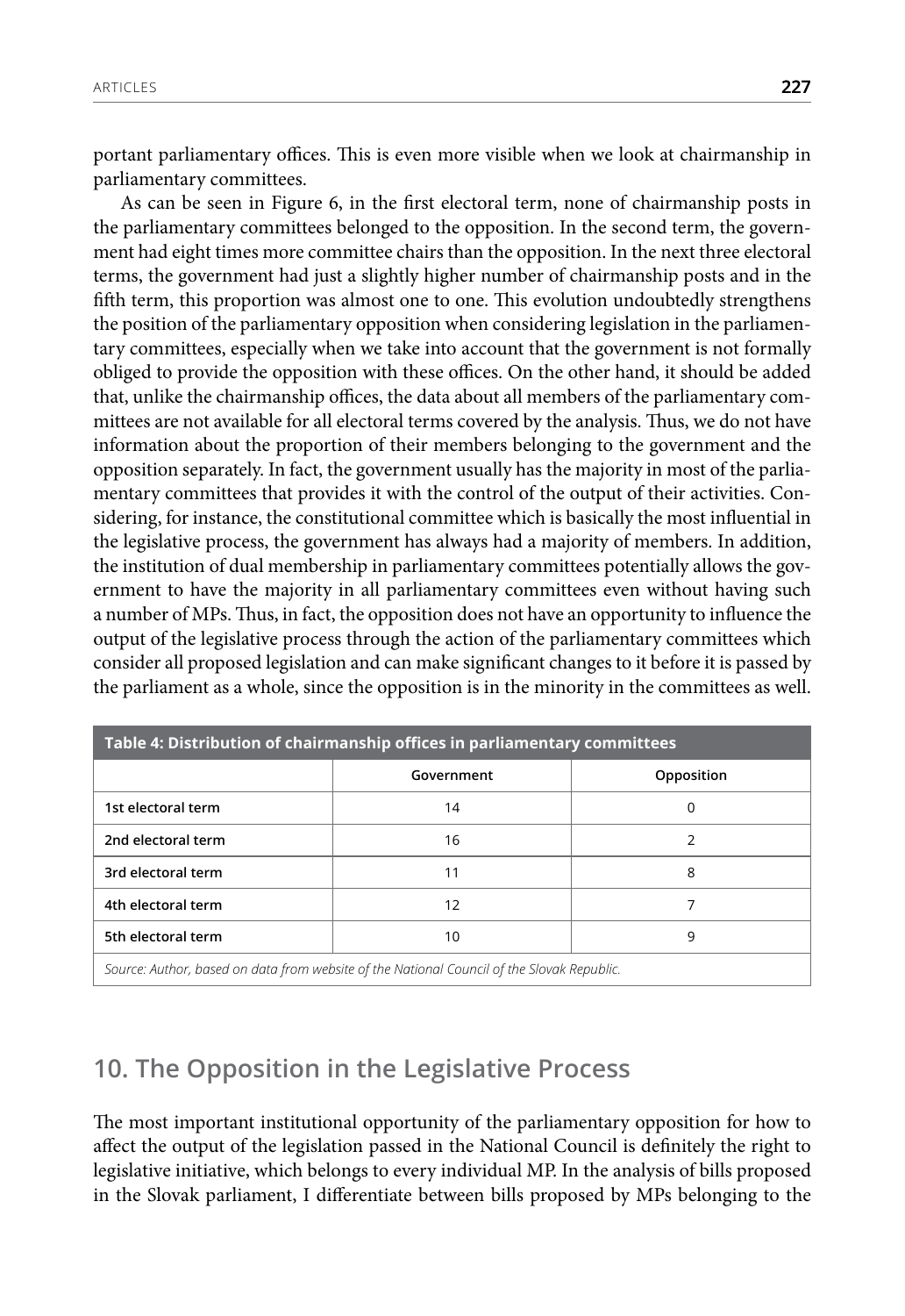opposition, MPs belonging to the government, and bills proposed by the government as a whole. As can be seen in Figure 3<sup>6</sup>, the level of activity of the government and opposition MPs varied during the period covered by the analysis. Nevertheless, in case of all of five electoral terms, it was the government that dominated among actors initiating the legislation, followed by individual government MPs; MPs belonging to the opposition were less active. While in the second electoral term the opposition was the least active and proposed only 4.5 percent of all bills, in the rest of the electoral terms under review, oppositional MPs were significantly more active. According to findings, in the third term, they proposed 17.25 percent of all bills, in the fourth term it was 28.5 percent, proposing significantly more bills than MPs from the government parties. However, this trend did not continue in the fifth electoral term when the opposition proposed only eleven percent of all bills.



The level of activity of the individual MPs is, however, only one factor of the potential influence of the opposition on the output of the legislative process. It, of course, matters whether opposition MPs are active and propose bills despite the high probability of not having the support of the parliamentary majority. But there is also another important indicator – the level of success of proposed bills during voting. Based on an analysis of roll-call voting on proposed bills in the parliament, it may be concluded that there is a significant difference between the success of bills proposed by the government or its individual MPs, and those proposed by the oppositional MPs. As Figure 4 indicates, bills proposed by the government were passed more than 75 percent of the time in all electoral terms under review. This finding is not surprising at all, due to the tradition of majority governments and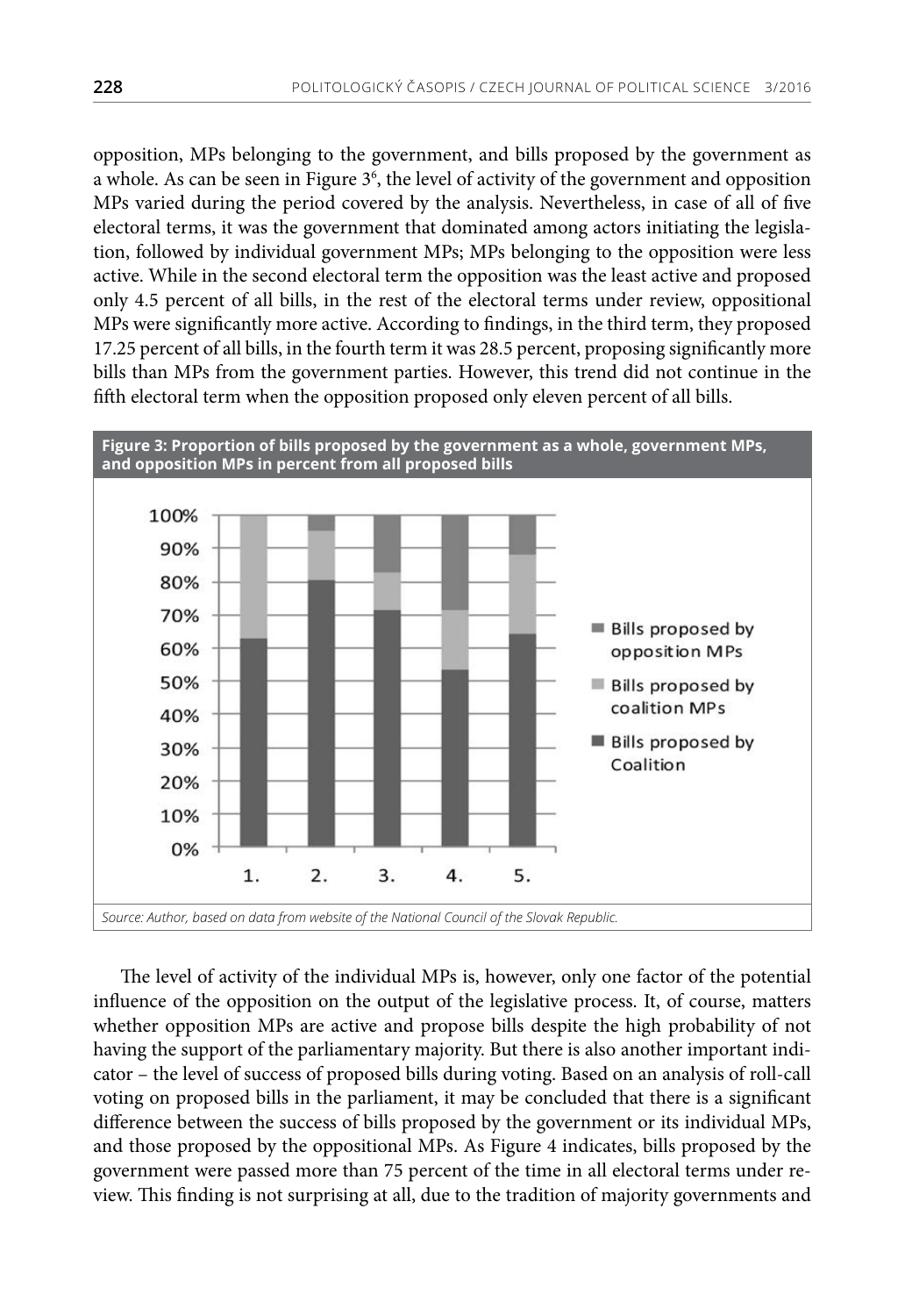their cohesive voting behaviour in the period covered by the analysis. Thus, the success of bills proposed by MPs belonging to the government parties may be seen as low; in three out of five electoral terms, it oscillated around fifty percent and in the fifth electoral term, it only reached twenty-five percent. One possible explanation for this proportion is the content of these bills, since they may be related to the programmatic priorities of individual governmental parties which were not included in the official priorities of the government and which not all government parties agreed on. Furthermore, the statistics reveal that the number of these bills rises in the final year of any given electoral term, when coalition agreements come to their end. Considering the fifth electoral term in particular, the relatively low level of success of bills proposed by the government MPs can be caused by long-term intra-governmental conflicts between parties having different attitudes towards important issues. This definitely was the case of SDKÚ-DS, SaS, and KDH in Radičová's government, which ultimately led to the collapse of the government caused by a lack of cohesion during the most important vote − that of confidence in the Prime Minister. To compare the relative success of the bills proposed by the opposition in the four electoral terms covered by the available data, the highest level of success occurred during Dzurinda's two governments, in the second and the third electoral term, when it reached nineteen and fifteen percent respectively. Figure 4 also shows that success of bills sponsored by opposition MPs was extremely low in the fourth electoral term, during Fico's government. In that period, it only reached 0.5 percent. It is an even more pessimistic picture if we take into consideration that in this term, the opposition was most active in proposing bills in the parliament, not only in comparison with the opposition in other electoral terms but also in comparison with the government MPs in this term. Thus, it may be concluded that in the fourth electoral term, the opposition had the lowest influence on the output of the legislative process. This success

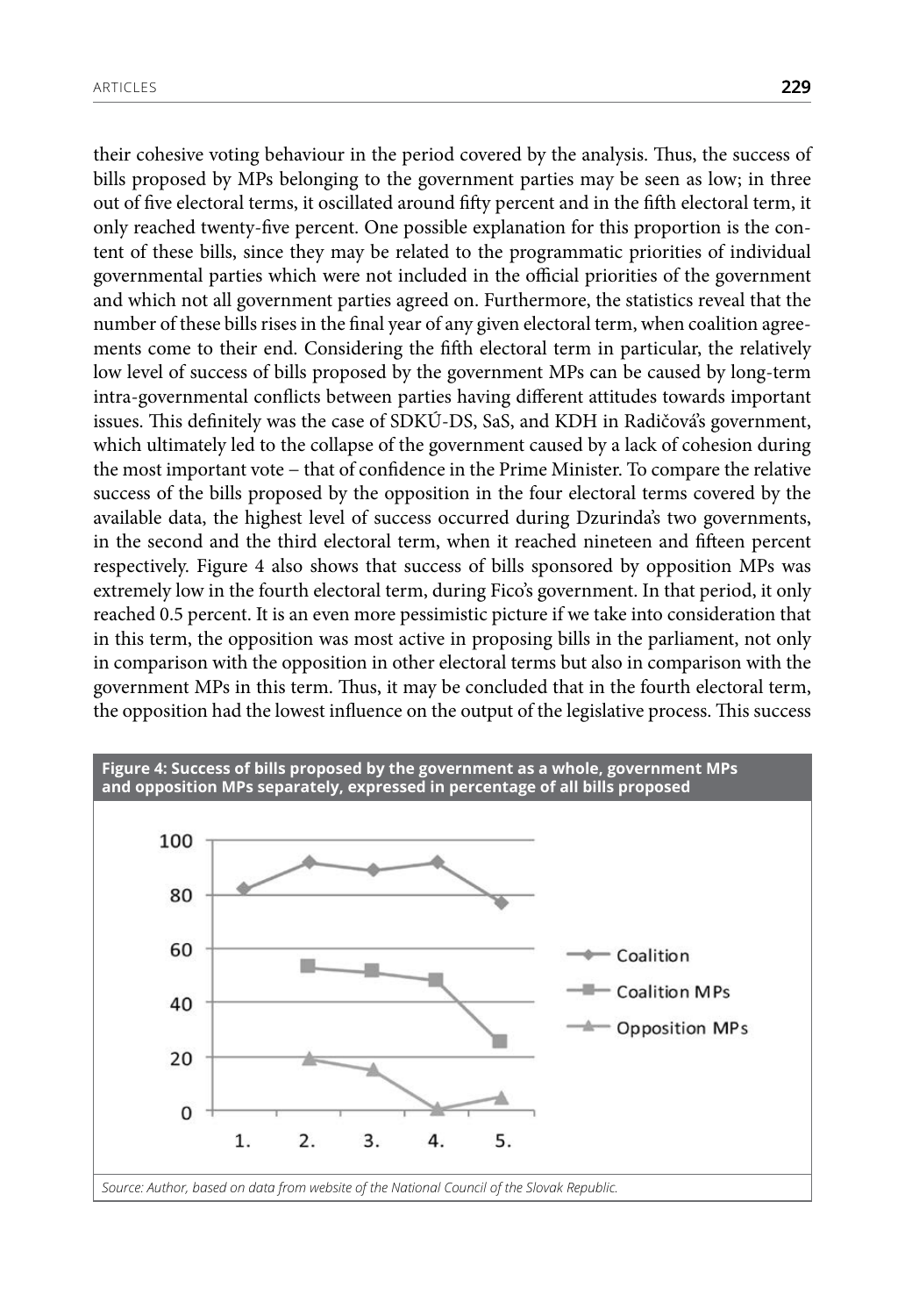slightly increased during the fifth electoral term, reaching five percent, which is still not high at all.

## **11. Constitutional Review – Ex Post Control of the Legislation**

In Slovakia, as in many other democratic countries, there is also the possibility to influence legislation even after it has been passed by the parliament. Individual MPs may ask the Constitutional Court for a constitutional review of any legislation if they think that it may not be in accordance with the constitution. In Slovakia, this opportunity was frequently used by the opposition MPs during the analysed period, especially in the first electoral term, during the government of Mečiar. During that time, the opposition initiated twenty-three constitutional reviews. In fact, it was one of few options which the opposition could use at the time since its options for restraining the government were very limited. Due to the constitutional review, legislation of a controversial character was rejected or amended several times. As can be seen in Figure 9, there were fewer such initiatives in the following electoral terms. In this context, it should be stressed that this institutional opportunity of the opposition is very specific, as it can only challenge legislation that has already been passed. Furthermore, it can only challenge the legislation which is potentially in conflict with the constitution. This is, in fact, the reason why this happened more times in the first electoral term, when the government was not only ignoring the opinion of the opposition, but was also passing legislation of a less-than-fully-democratic character. And although the opposition is able to challenge the legislation only if it conflicts with the constitution, it is undoubtedly an important feature of overseeing the democratic principles. Moreover, it is primarily the opposition that challenges the legislation this way. Thus, its role is very important.

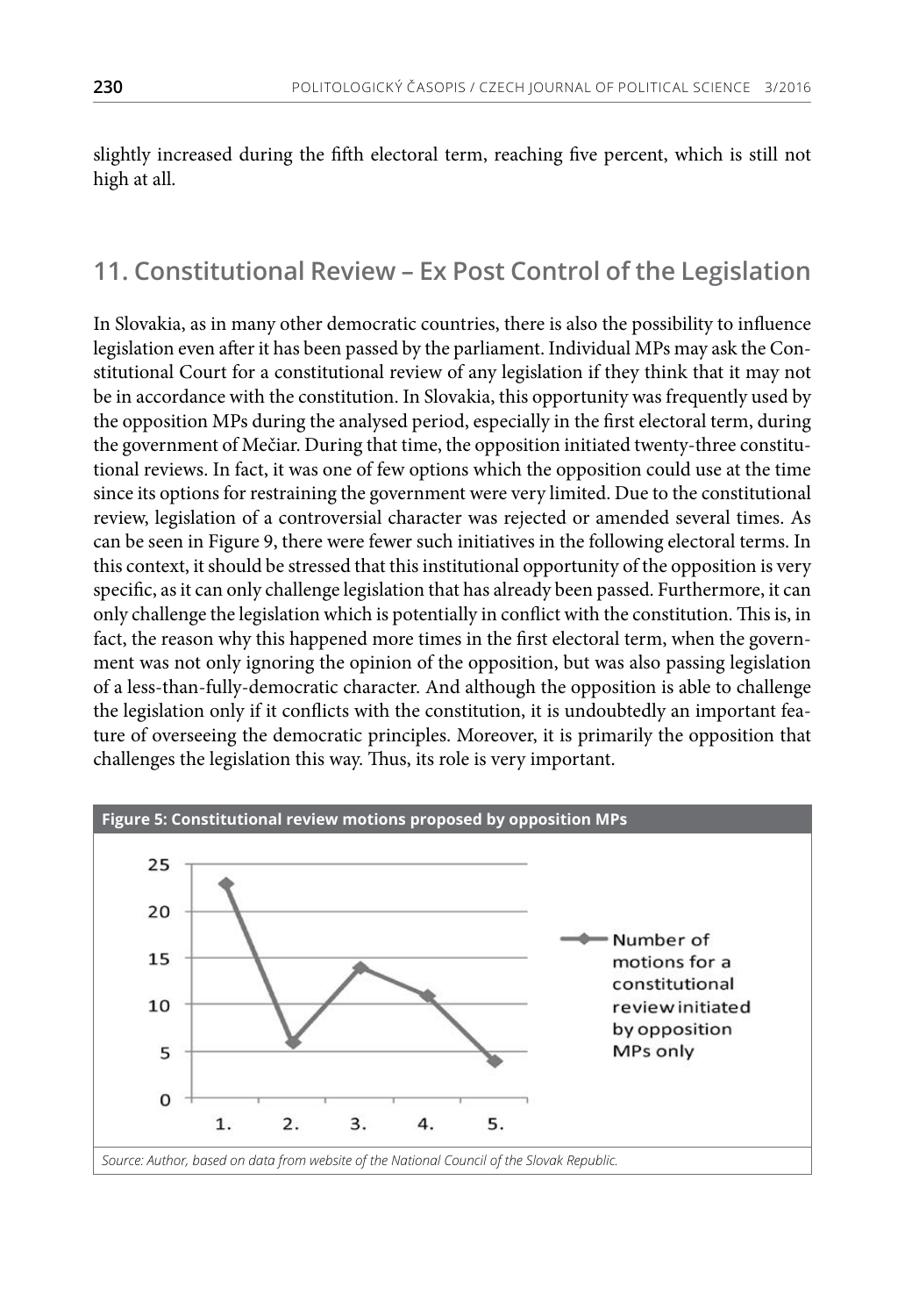#### **12. Is the Referendum a Useless Tool?**

One specific way to initiate legislation outside of the parliament is through the use of the referendum initiative. This may be done by any individual MP and thus opposition MPs also have this power. In the electoral terms covered by the analysis, the opposition MPs used this tool three times. In the first case, in 1997, opposition MPs initiated a referendum on the direct vote for the president, while referenda in 2000 and 2004 aimed to initiate early parliamentary elections. Thus, it may be concluded that the referendum has been used by the opposition with the aim of executing its influence vis-à-vis the government. Nevertheless, it is necessary to highlight the fact that none of these referendum initiatives were proposed and passed in the parliament. In all these cases, MPs rather initiated a petition for a referendum. In fact, this was thus not an institutional opportunity belonging to individual MPs in the parliament, but it was rather initiated outside of the parliament by a procedure that may be used by any Slovak citizen. In the end, none of these referenda were valid since the turnout did not reach fifty percent of all eligible voters. However, the referendum process – especially the first referendum – is worth our attention, since this referendum was undoubtedly blundered by the government. At first, the government parties initiated a referendum consisting of three questions concerning the entrance of the Slovak Republic into NATO, the stationing of nuclear weapons and missile shields in Slovakia, and the stationing of a base for missile shields in Slovakia. A short time later, another referendum initiative, this time proposed by opposition MPs, asked whether people would agree with a direct vote for the president. President Kováč decided to merge these two referendum initiatives into one referendum, which took place in May 1997. The government party was strongly opposed to the question about the direct presidential election, stating that it was not possible to amend the constitution by referendum. It also asked for a constitutional review, and meanwhile attempted to withdraw this question from the referendum. Although the Constitutional Court decided that this question posed no conflict with the constitution, Minister of Interior Krajči decided, with no legitimate reason, that the last question would not be asked in the referendum, and the referendum ballots were, based on his decision, printed and distributed with three questions only. In short, this referendum was a debacle. In some voting districts, there were ballots with all four questions distributed, in others there were only three questions, people in some districts boycotted the referendum completely. All in all, this was another example of how conditions were in Slovakia during the Mečiar's government which *de facto* blocked a referendum initiative of the opposition despite its completely legal character (Michalič 1997; Láštic 2011). In general, when we look at the referendum initiatives which took place in Slovakia in the period under review, the referendum cannot be considered to be a useful tool in hands of the parliamentary opposition. The referendum initiatives of the opposition MPs rather had the character of a citizens' initiative, so it did not take place in the parliament. But what is more important is that none of the referenda were valid. And, in fact, this will hardly change, due to the 50% quorum needed for validation. Thus, if the opposition attempts to influence the legislation or any other aspects of the decision making, it should look for more effective tools.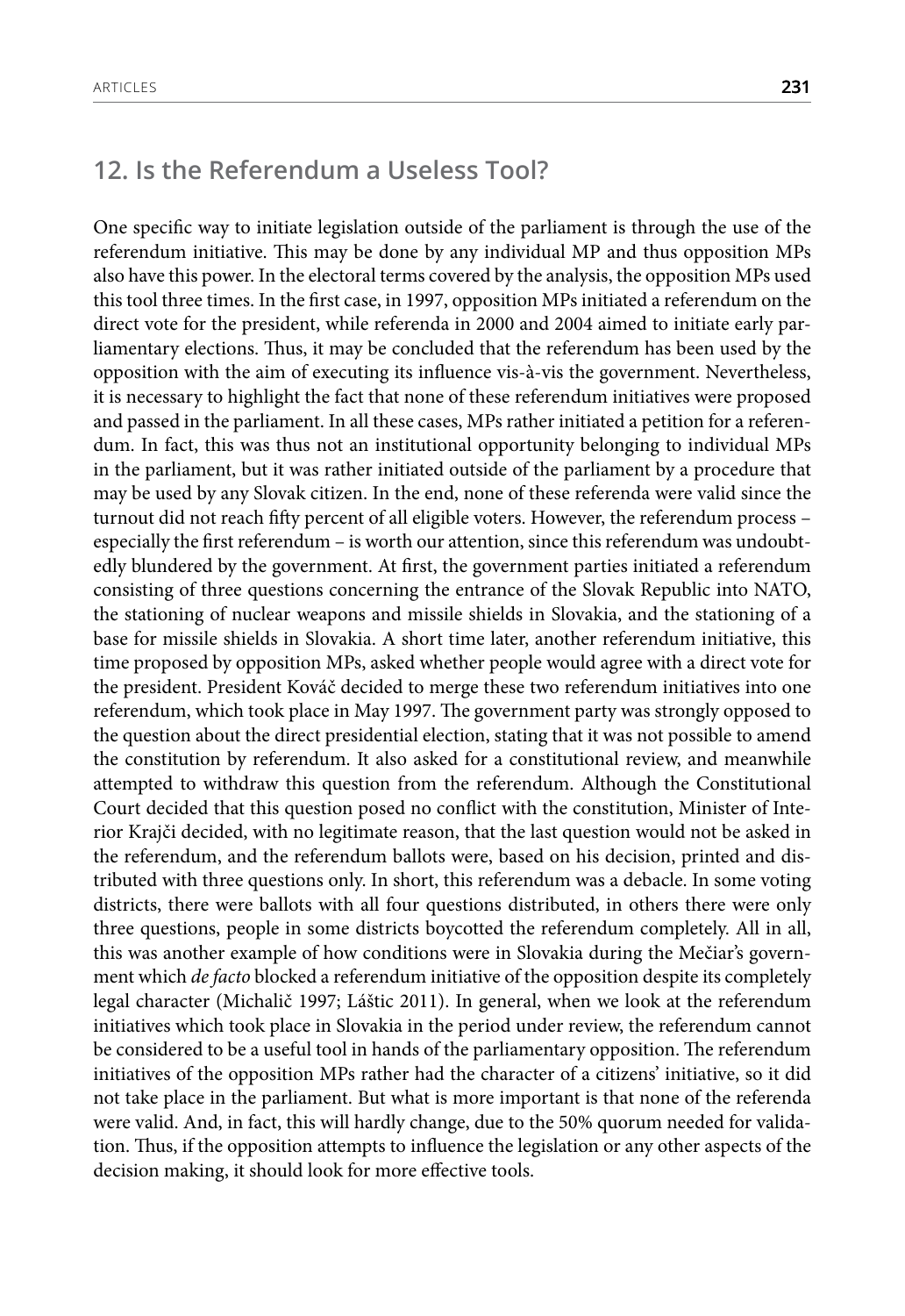#### **13. Conclusion**

The attempt of this paper was to review all the institutional opportunities belonging to the opposition in the National Council of the Slovak Republic in its first five electoral terms and to focus on their usage in practice. The first finding is that, from the institutional point of view, these opportunities did not significantly change in the period under review. However, what did change was the level of their usage. In fact, the cause of this change was not the change in behaviour of MPs from the opposition, but the behaviour of government MPs who, especially in particular periods, attempted to limit the particular opportunities of the opposition to exercise its influence in the parliament. One example of such behaviour was the intended exclusion of the opposition from parliamentary committees in the first electoral term; other obstructions have included manipulating parliamentary questions (in the fourth electoral term), amending the Rules of Procedure, and, in the fifth electoral term, when the governing coalition attempted to 'secure' the election of the preferred candidate for the Attorney General. Another example is the extremely low level of success of bills proposed by opposition MPs (in the fourth electoral term, when it reached less than one percent).

Opportunities of the parliamentary opposition may be divided into those with a potential influence on the legislative process (legislative initiative and constitutional review) and those used for restraining the government (vote on confidence or no-confidence, interpellations and parliamentary questions), while the referendum potentially has both of these effects. A specific institutional opportunity is amending the Rules of Procedure since it effect may lead to redistribution of power between the opposition and the government. However, the opposition only attempted to change these rules with this aim in the fourth electoral term. On the other hand, in the second and the fifth electoral terms, it was the government that proposed and enforced such amendments limiting the position of the opposition in a particular way.

To sum up, considering all the opportunities belonging to the parliamentary opposition, it may be concluded that the opposition was active in using them during the entire period under review. It is also true that the opposition did not attempt to change the set rules in a significant way, with the exception of nine proposals of amendments of the Rules of Procedure in the fourth electoral term. Thus, the rational assumption that the opposition would actively attempt to expand its institutional opportunities was not verified.

To some extent, the opportunities of the opposition for restraining and influencing the government might be seen as limited. In fact, this is true for all parliamentary democracies with a tradition of majority governments. On the other hand, this does not mean that they are not important – they are a vital aspect of the legislative-executive relations in the parliamentary democracies. Moreover, the character of the opportunities and the level of their usage significantly vary even in one country – and specific patterns in this evolution create a picture of the character of the relationship between the government and the opposition. Similarly, this does not mean that exercising these opportunities nor analyzing them is not worth doing. This topic is so complex that there can be further research conducted – it might be, for instance, interesting to continue the research on the role of the parliamentary opposition in Slovakia in agenda-setting and policy-making processes.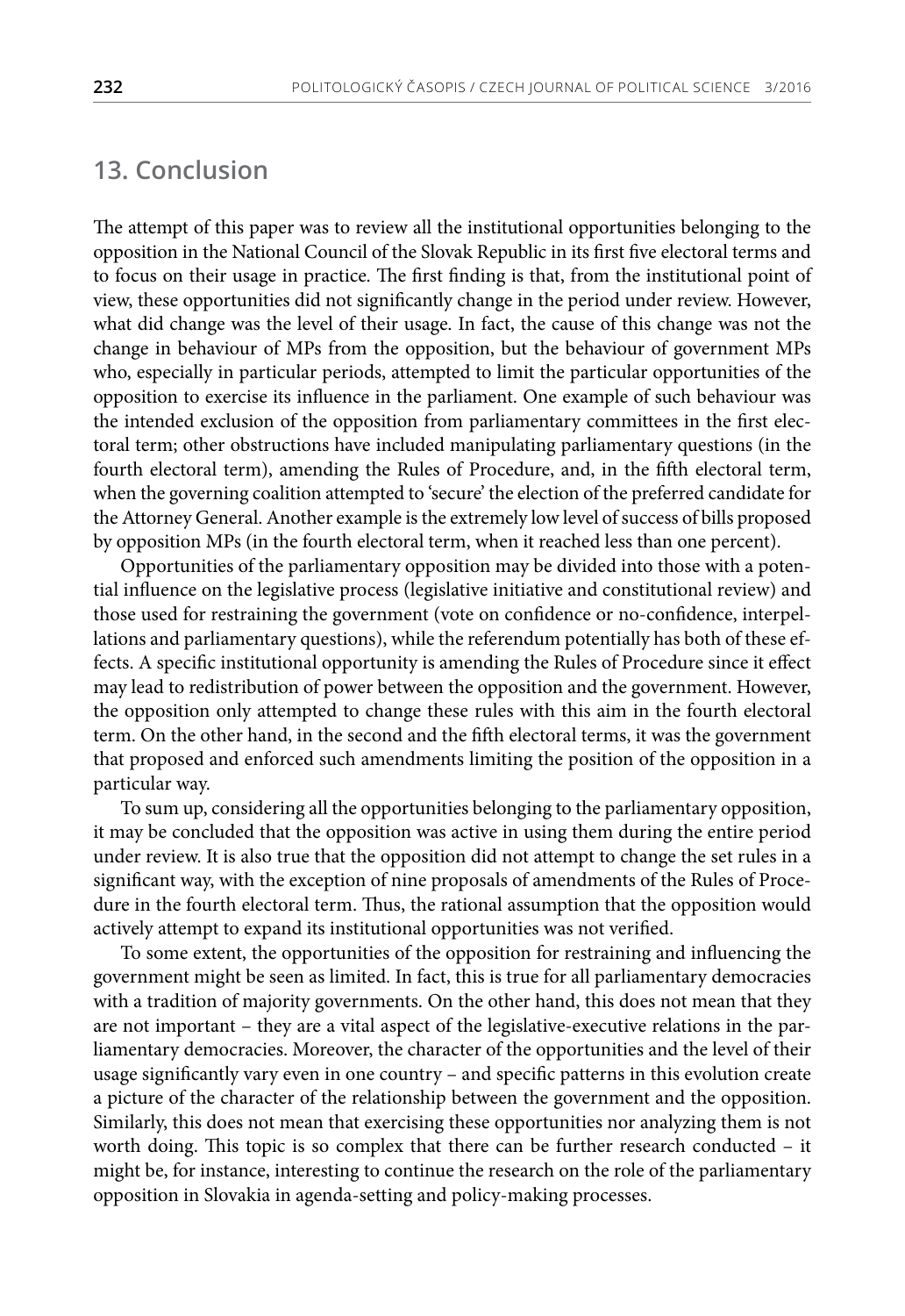Having said that, it is not only the parliamentary opposition that can provide oversight of the government. The same has been done by media and the non-governmental sector. Thus, in future research, it might be interesting to focus on the role of media and NGOs in reflecting the action of the government. Specifically, it would be interesting to observe their activities revealing particular government scandals or reviewing its policies.

#### **Footnotes:**

- 1. See, for instance: Müller (1993), Ilonszki (2007), Millard (2008), Steinack (2011).
- 2. In this paper, word 'opportunities' is used rather than the word 'rights" since there are no exact and explicit rights the parliamentary opposition in the Slovak Republic is provided with.
- 3. All of them available online on in archive of the National Council of the Slovak Republic. As will be seen in the paper, some of them, in case of the first and the second electoral term are, however, missing once they are not available in any sources.
- 4. Which was the parliament of Slovakia in Czechoslovakia. It existed until October 1st 1992 when it was replaced by the National Council of the Slovak Republic.
- 5. Besides confidence and no confidence votes, there is also an Investiture vote institutionalised in Slovakia. In case of all five governments, an Investiture vote was passed in parliament since all of them had majority of votes in the parliament.
- 6. In case of the 1st electoral term, there was no division between government MPs and opposition MPs in available data. Thus, red category covers all bills proposed by any MPs.

#### **References:**

- Blondel, Jean. 1990. 'Types of Party System.' In: *The West European Party System*. Ed. Peter Mair. Oxford: Oxford University Press, 302–310.
- Dahl, Robert. 1966. *Political Oppositions in Western Democracies*. New Haven: Yale University Press.
- Damgaard, Erik and Jensen, Henrik. 2013. 'New Perspectives on Parliamentary Power Some Nordic Evidence.' Working paper 1/2013, *Center for Voting and Parties, Department of Political Science, University of Copenhagen* (http://cvap.polsci.ku.dk/publikationer/arbejdspapirer/wp12013/WP1\_2013\_ New\_Perspectives\_on\_Parliamentary\_Power\_Some\_Nordic\_Evidence.pdf/).
- Glovičko, Ján. 2012. 'Poslancom Smeru diktujú, čo sa spýtať Fica.' *Sme.sk*. 1st August 2012 ([http://www.](http://www.sme.sk/c/6480220/poslancom-smeru-diktuju-co-sa-spytat-fica.html) [sme.sk/c/6480220/poslancom-smeru-diktuju-co-sa-spytat-fica.html](http://www.sme.sk/c/6480220/poslancom-smeru-diktuju-co-sa-spytat-fica.html)).
- Helms, Ludger. 2004. 'Five Ways of Institutionalising Political Opposition: Lessons from the Advanced Democracies.' *Government and Opposition* 38, no. 1, 22–54.
- Helms, Ludger. 2008. 'Studying Parliamentary Opposition in Old and New Democracies: Issues and Perspectives.' *The Journal of Legislative Studies* 14, no. 1–2, 6–19.
- Christiansen, Flemming Juul and Damgaard, Erik. 2008. 'Parliamentary Opposition under Minority Parliamentarism: Scandinavia.' *Journal of Legislative Studies* 14, no. 1–2, 46–76.
- Chovancová, Katarína and Láštic, Erik. 2012. *Inštitucionálna adaptácia Národnej rady Slovenskej republiky: Analýza zmien rokovacieho poriadku*. Bratislava. Unpublished manuscript.
- Chytilek, Roman and Šedo, Jakub, eds. 2009. *Volební systémy*. Praha: Portál.
- Ilonszki, Gabriela. 2007. 'From Minimal to Subordinate: A Final Verdict? The Hungarian Parliament, 1990–2002.' *Journal of Legislative Studies* 13, no. 1, 38–58.